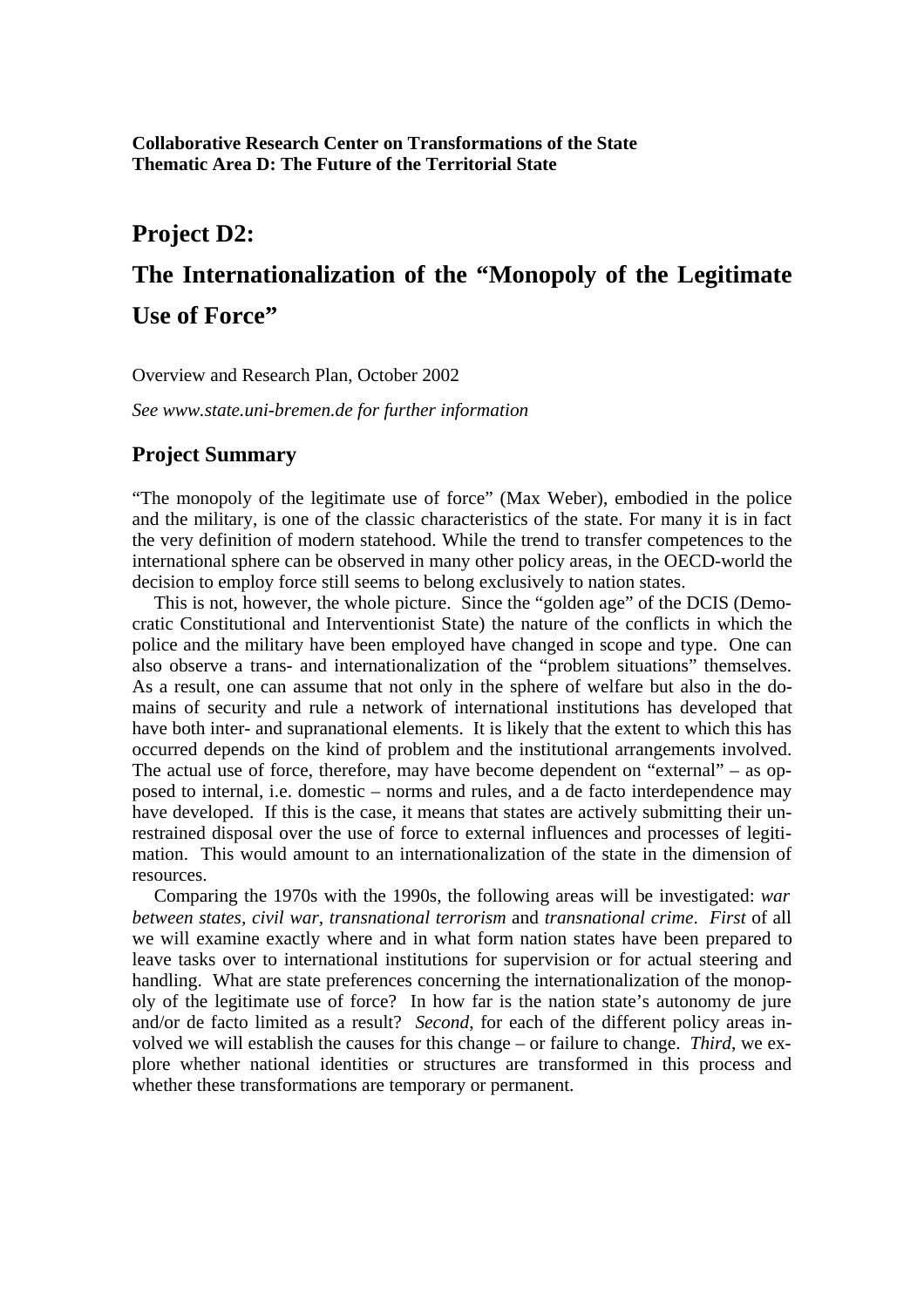#### **1 Outline of the Research Problem and Review of the Literature**

This component project within the larger collaborative research centre on the transformation of the state (*Sonderforschungsbereich 597* "*Staatlichkeit im Wandel"*) is concerned with the emergence, the content and the impact of state preferences with regard to the internationalization of the monopoly of force. In recent years a two-step explanation of international cooperation has found widespread acceptance. In the first step state preferences are explained, and in the second the results of interactions between states based on these preferences (Legro 1996; Moravcsik 1993; cf. Tullock 1962). Research has often been faulted, however, for concentrating on the second step and neglecting the first, the explanation of preferences (cf. Nye 1988: 248).

Even a cursory survey of the relevant literature reveals that there is no universal theory of the formation of state preferences. Rather, there are more or less well developed partial theories, whose scopes of application sometimes complement each other and sometimes overlap. A relatively clear classification that also highlights the problems connected to the central question of this project rests on Czempiel's (1981) suggested distinction between the sphere of welfare on the one hand and those of security and rule on the other.

### **Welfare**

Preference formation in welfare has been better researched, both empirically and theoretically, than it has in the other two fields. The results of the most important studies can be summarized as follows: state preferences are directly determined by the differential pressures of different social groups, which, in turn, depend on the extent to which these groups are impacted by international events (Frieden 1988; Milner 1988; Rogowski 1989; Moravcsik 1998). More affected groups have stronger specific interests and are more willing and able to mobilize. The likelihood that their interests will be represented in state preferences is therefore very high given a relatively pluralistic political system and the absence of equally strong interests opposed to theirs. On the basis of the model sketched here, elegant theoretical explanations can be linked to detailed empirical analysis.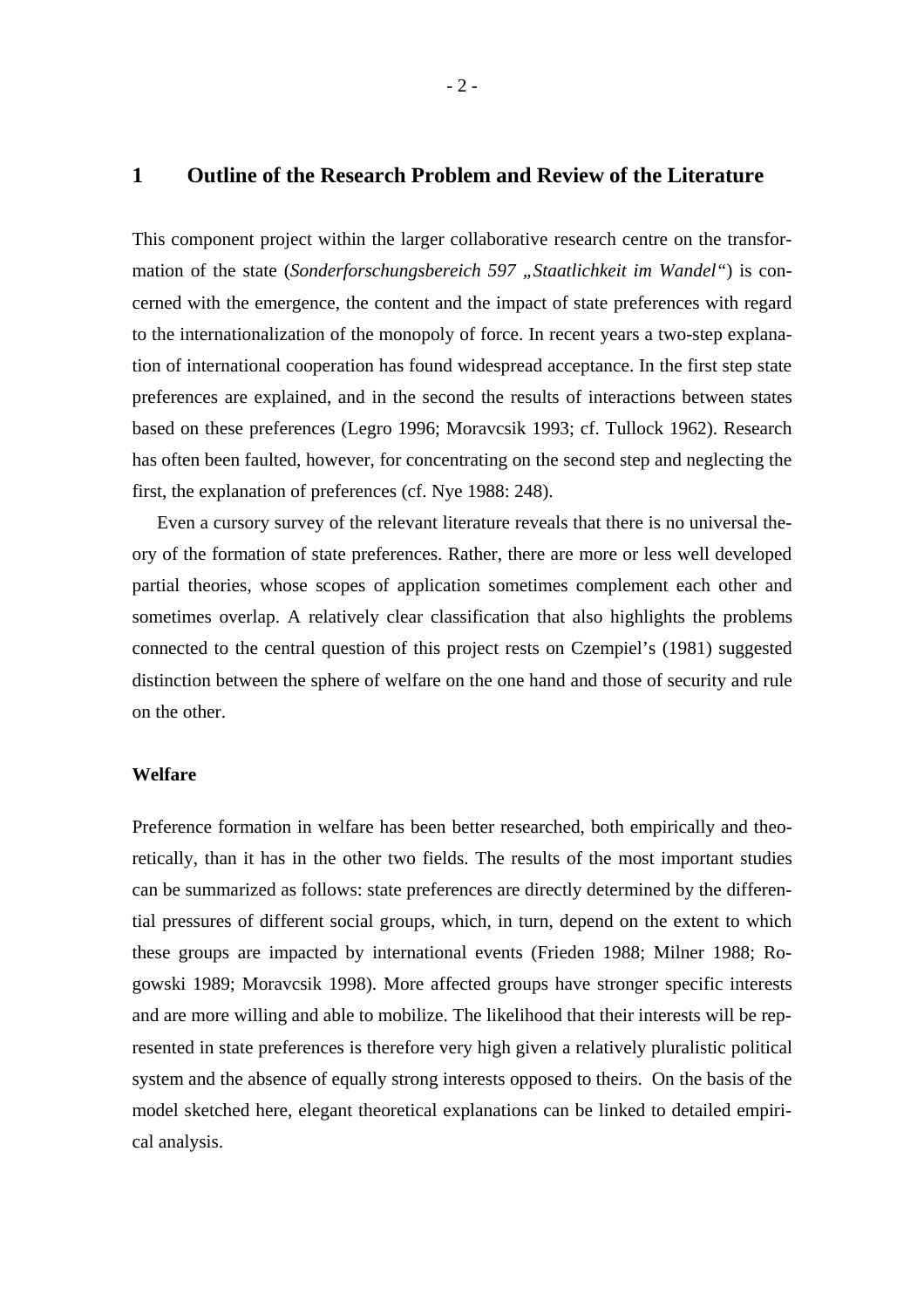This model cannot, however, be easily applied to Czempiel's other two spheres. This is because at its core it infers subjective preferences from objective conditions (foreign trade interdependence, capital flows, etc.). The reason why actors behave as the theory predicts, based on relatively easily measurable and as a rule readily available objective data, is the existence of a selection mechanism that eliminates "false" preferences (Schmalz-Bruns 1995: 360). This mechanism is the market: if a company or interest group ignores globalization it risks bankruptcy or declining membership. Where there is no market or functional equivalent, one cannot infer subjective preferences from objective conditions. Even in the domain of welfare, however, the relationship between market mechanism and state preferences is indirect: only individual businesses must react to developments in the market, sectoral interest groups, on the other hand, often have heterogeneous memberships with divergent interests, and states are often subject to the influence of interest groups with conflicting agendas, among other factors. Nevertheless, on the whole this form of structural preference deduction works well.

#### **Security and Rule**

In the area of security – that is, where the state's monopoly on force is directed toward the outside – there is no functional equivalent of the market (Zürn 1997). Thus, here the recent liberal theory of international politics, which emphasizes the development of state preferences as a condition of inter state interaction, comes up against its limits (Moravcsik 1997). The realist theory of international relations, and particularly Waltz' (1979) structural realism, has argued that the anarchic structure of the international system serves as a functional equivalent to the market. In this view, states can never be certain that other states do not harbor aggressive intentions towards them. Ensuring survival through maximizing military and economic power, and participating in changing alliances to compensate for the power of stronger states (balance of power) are therefore preferences forced on states by objective conditions (security dilemma) via a mediating mechanism (anarchy). Because a monopoly of force is necessary to ensure survival, one can predict that states will not subject their exercise of the monopoly on force to external rules nor give it over to international institutions.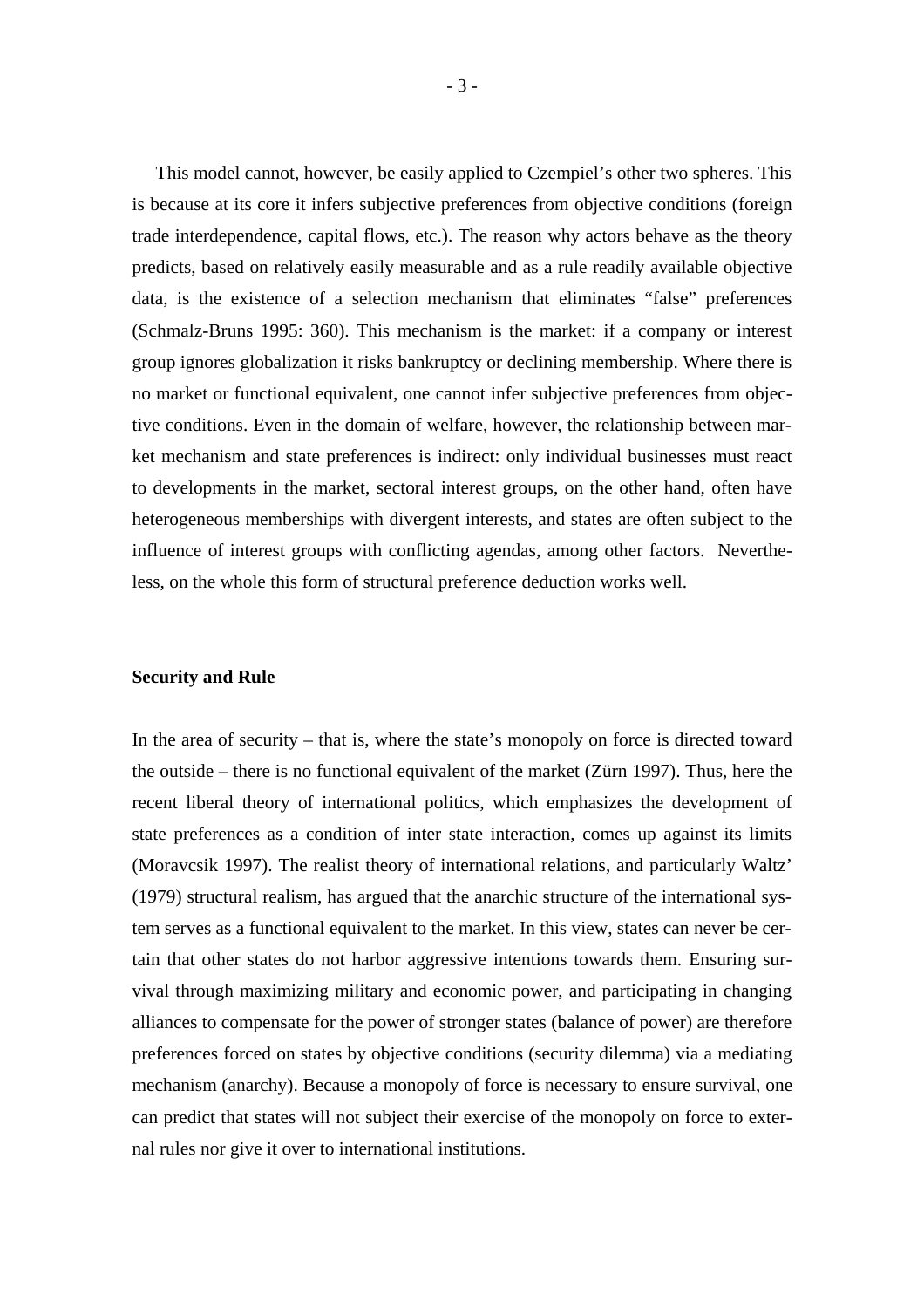There are two criticisms that can be made of the realist theory of state preferences. The first is that it is not specific enough. International security organizations (Haftendorn and Keck 1997; Haftendorn et al. 1999) exist in a variety of different forms and cannot be reduced to alliances relevant to realism on the one hand and irrelevant institutions on the other. Particularly important here is the distinction between institutions that serve to defend against a potential enemy and those that are directed inwards and geared towards ensuring security among members (*security management organizations*; Wallander and Keohane 1999). In the latter case, all member states agree to place authority over the use of means of force in an international framework and why they do so cannot be explained in the context of a threat-oriented theory. The empirical examples at the centre of this controversy are the postulated evolution of NATO from a defensive to a security management organization (cf., e.g., Wallander 2000) and the strong push, in recent years, to construct a European security and defense policy (Wagner and Hellmann 2002). Realist theory is also unable to explain the reasons behind the participation of states in the increasing number of and increasingly intensive efforts at conflict prevention and intervention under the auspices of the UN (cf., e.g., Doyle et al. 1997; Woodhouse et al. 1998; cf. Component Project D3).

The theoretical question underlying these developments is why states, despite sometimes high financial and domestic political costs and without a clearly identifiable threat or promise of return, are prepared to participate so to such a great extent in multilateral security organizations. Here neither realism nor liberalism can provide satisfying answers as they do not allow one to arrive at "subjective" state preferences in the area of security from the kind of differentiation between objective interests and structures that is both empirically necessary and has been achieved in the area of welfare.

An important branch of the constructivist theory of international relations aims to close the theoretical gap in preference formation. Here the second criticism of political realism comes into play, which holds that the elements that are important for preference formation (anarchy, security dilemma) are not objective or immutably given but socially constructed: "Anarchy is What States Make of It" (Wendt 1992, 1999; Weldes 1996). The term "constructivism", however, encompasses a number of theoretical strands that conceptualize preference formation very differently. The basic argument of these is that frames, systems of ideas, identities, culture, norms, role models or discourse are impor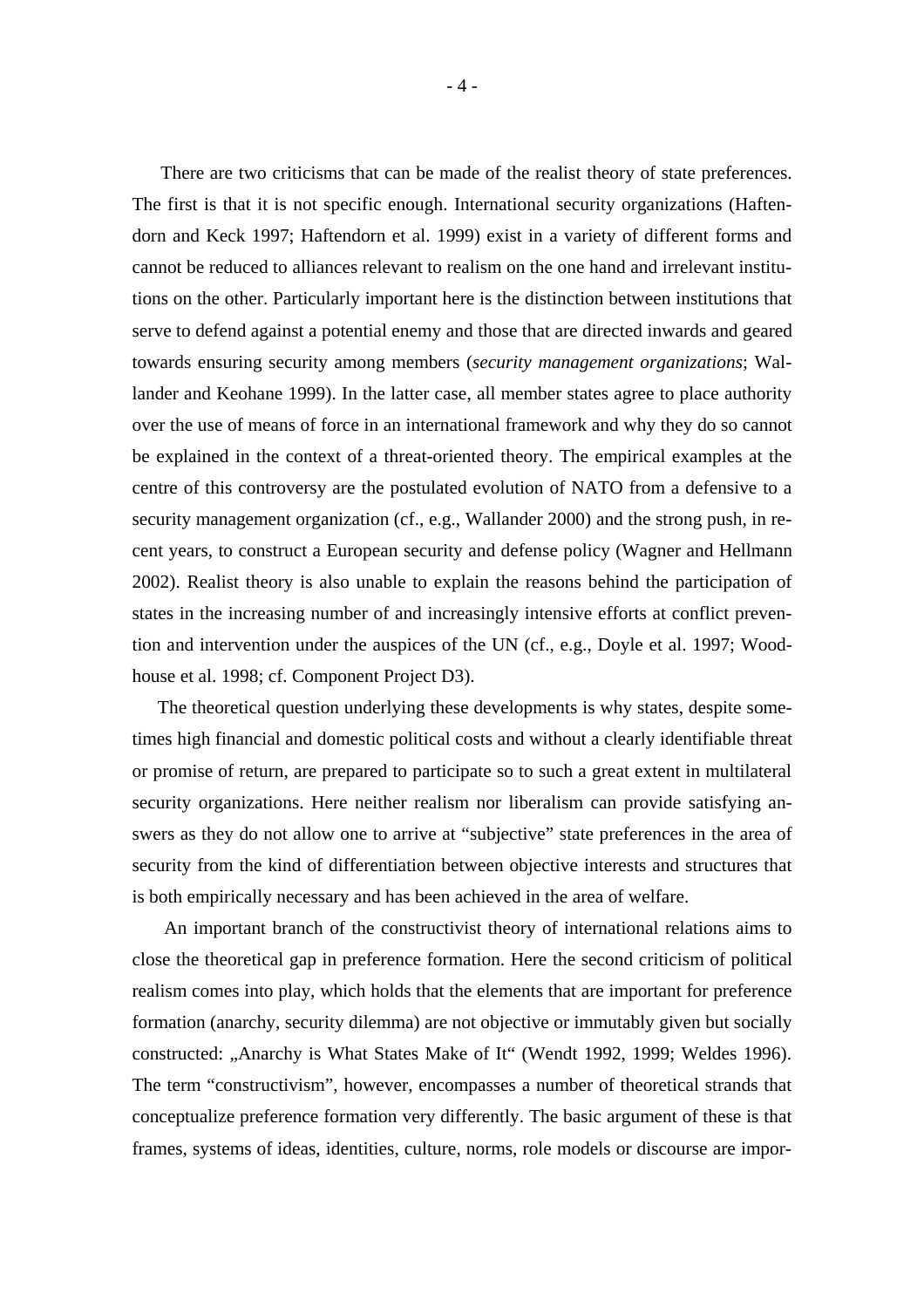tant for state preference formation and action (Boekle et al. 2001; Duffield 1999; Jepperson et al. 1996; Kirste and Maull 1996; Kratochwil 2002; Risse 1999, 2000). The relationships between these concepts is often unclear, however, and the result is parallel discussion threads with little mutual influence rather than a real debate.

In fact there is empirical work on security (cf., e.g., the contributions in Katzenstein 1996a; Legro 1995) that seems to contradict the common criticism that constructivism lacks empirical grounding. Some studies of individual states can also be considered broadly constructivist in their inspiration (Heuser 1998; Kier 1997), and theories of government have addressed the question of regime dependent preference formation through the internalization of regime specific norms (Müller 1993). All in all, however, these constitute a patchwork of good case studies that are limited to a narrow empirical area, are concerned with international organizations rather than the transformation of states and state interests, and are not conducive to cumulative gains in knowledge because they have only partially compatible theoretical frameworks.

The vast literature on security policy cannot make up for these deficits. The surveys (e.g., Grosser 1984; Hanrieder 1995) lack the necessary attention to detail. The large number of studies on specific questions, on the other hand, share the same set of deficits from the perspective of the questions guiding this study: they are limited to short time periods or very specific events, are often more concerned with specific political outcomes than with theoretical questions of preference formation, and tend to focus on one country or a single international organization. An example of this is the literature on French cooperation in security policy (Haglund 1991; Gordon 1994; Sauder 1995; Soutou 1996; Seewald 1998; Bloch-Lainé 1999; Meimeth 2002).

The literature is also not conducive to the elaboration of preferences because there is often no clear distinction drawn between international and domestic political bargaining positions, rhetorical explanatory strategies, general aims and objectives, (objective) interests and actual preferences. Thus there is a large amount of material available for empirical analysis but it is difficult if not impossible to integrate it into a theoretical model. What is missing in the literature is a longer-term or comparative study of the emergence, character and impact of state preferences in the area of security. This is all the more surprising because the issue of security is, theoretically and empirically, central to international relations.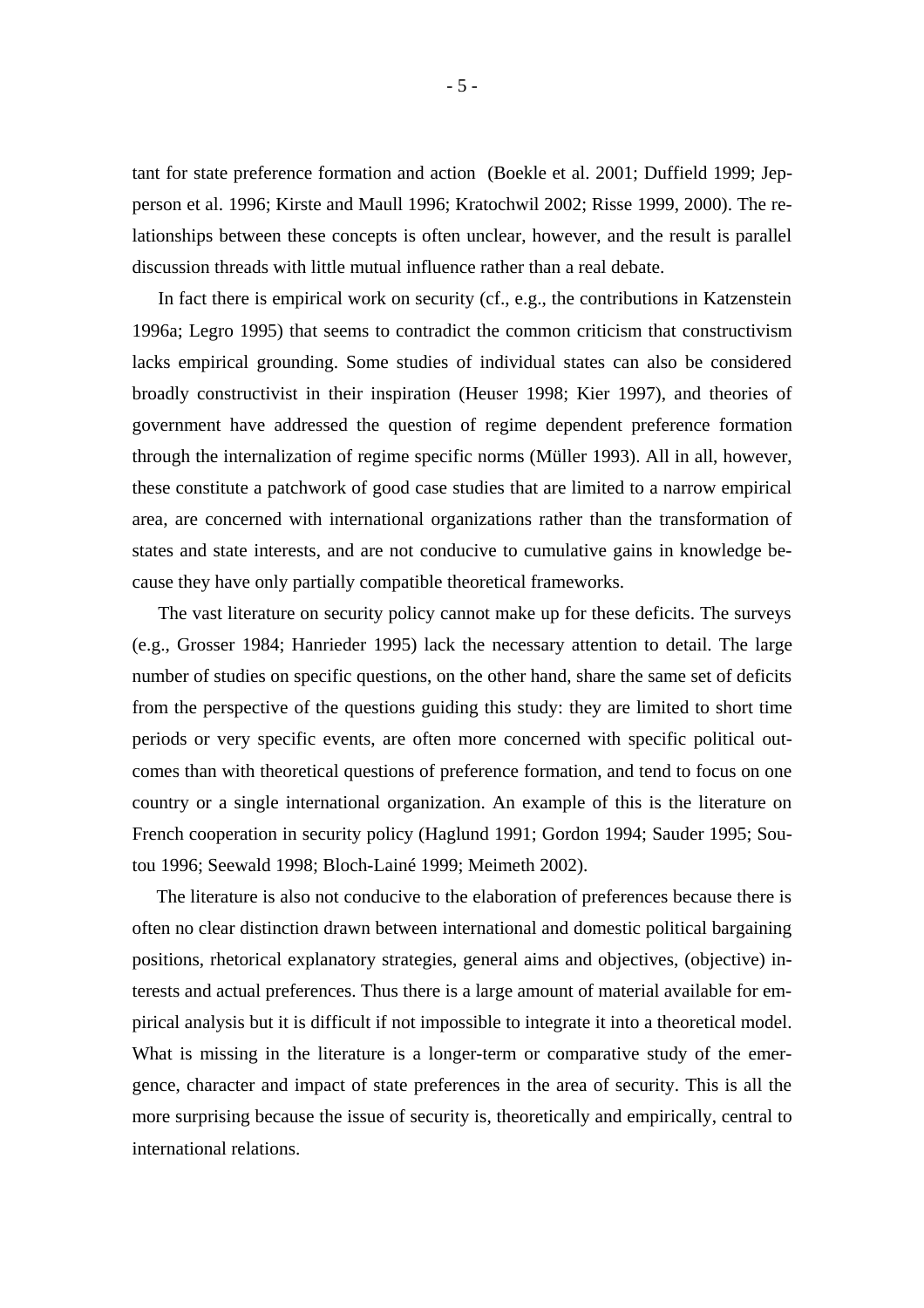Czempiel's third category, rule, has always played a subsidiary role to the two central categories *power* und *plenty* (Viner 1948). This can partly be explained by a certain imprecision in the term. There can be no doubt, however, that it includes the activities of the police and of agencies engaged in the prosecution of criminals. Here, however, the literature is even more sparse than that on security. In general, one has the impression that the social sciences have left the topics of policing and criminal prosecution to legal scholars. There is a series of publications on the relationship between the emergence, responsibilities, and transformations of police forces and the formation of nation states up to the early  $20<sup>th</sup>$  century (Aubert 1979; Baylay 1975; Funk 1986; Knöbl 1998). These are of little use, however, for understanding the situation in the fully developed DCIS. Even comprehensive monographs on the topic of "internal security" are relatively rare (Lange 1999; Lenk and Prätorius 1998).

A lack of theoretically informed studies also characterizes the field of international cooperation in police affairs, such as research on the international police organization Interpol (Anderson 1989; Deflem 2000; Fooner 1989). Especially with respect to cooperation within the EU (Bigo 1992), juridical studies predominate (Hailbronner 1996; Harigs 1998; Baldus 2001; Kämper 2001). Debates about transnational police cooperation seem to have taken place primarily among specialists and in specialized journals (*International Organized Crime*, *International Criminal Police Review*; cf. Fijnaut and Hermans 1987; Krüger 1994; Risch 1997).

The rapid development of the third pillar of the EU, especially following the discussion about the Schengen regime on the elimination of passport controls between certain EU member states and the Treaty of Amsterdam, stimulated the emergence of a number of studies, but the field remains dominated by edited volumes and articles that describe the current situation in a rapidly developing political field. The perspective is one of theories of integration and not of theories of the state (Bieber and Monar 1995; Monar 1998).

Recent trends, like the development of a relationship between transnational terrorism and transnational crime on the one hand and national security on the other, which partially obscure the apparently clear division of tasks between police and military and therefore the distinction between the internal and external application of the monopoly of force, have been widely discussed among the broader public since September 11,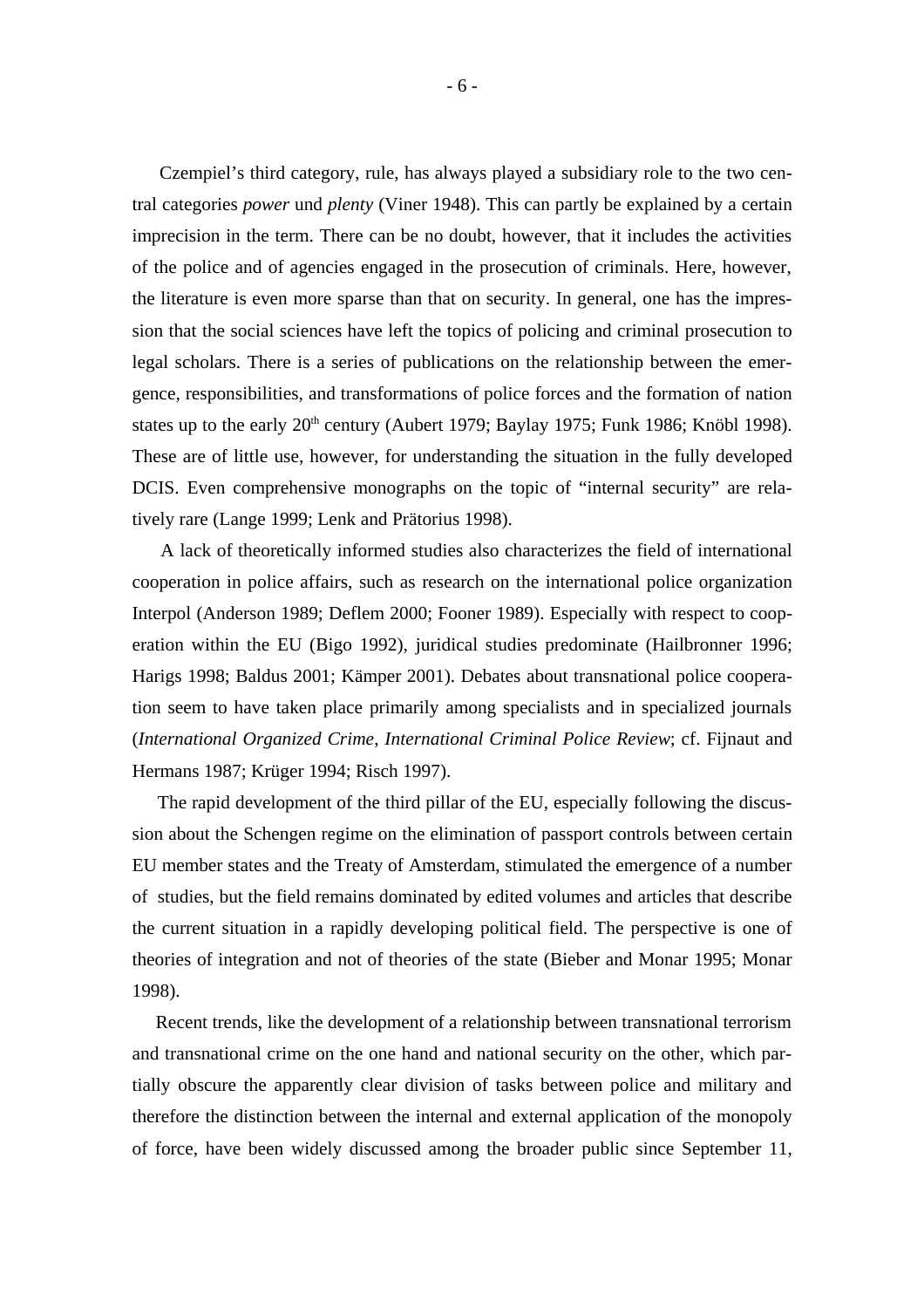2001. However, they remain limited to the policy literature within the academic sphere (Williams 1994). While the sociological literature on the emergence of states has recognized the close connection between police and military (Knöbl 1998), the role of police organizations in international peace-keeping operations remains largely unexplored.

#### **Conclusion**

There are practically no theoretically informed or systematic empirical studies on state preferences with regard to international police cooperation. One of the few exceptions that deals with preference formation is the work of Katzenstein (1993, 1996b). The large empirical study on EU constitional policy in Germany, France and Great Britain by Moravcsik (1998) is symptomatic of the unevenness in the research on preference formation in the three domains considered here. Moravcsik offers an empirically comprehensive and theoretically sophisticated analysis of the emergence and impact of the relevant preferences with respect to welfare. In the field of security, however, it becomes evident that current theories of preference formation are unable to address the very complex institutional forms within the EU. In the area of rule, the dearth of good explanatory theories means that state preferences are enumerated rather than explained. Rather than representing a weakness on the part of the author, the unevenness of the book is an accurate representation of the current state of the field.

There is currently no comprehensive empirical analysis, let alone a comparative study, of what individual states really want with respect to the internationalization of the monopoly on power. This deficiency is particularly blatant with respect to preferences regarding police activity, the causes and effects which have only just begun to be investigated. The relevant literature usually carries the implicit assumption of unchallenged statehood. The question of what impact the strong pushes towards internationalization over the last few decades will have on this statehood, which in the generally accepted Weberian tradition is defined by the monopoly of force, remains largely unasked.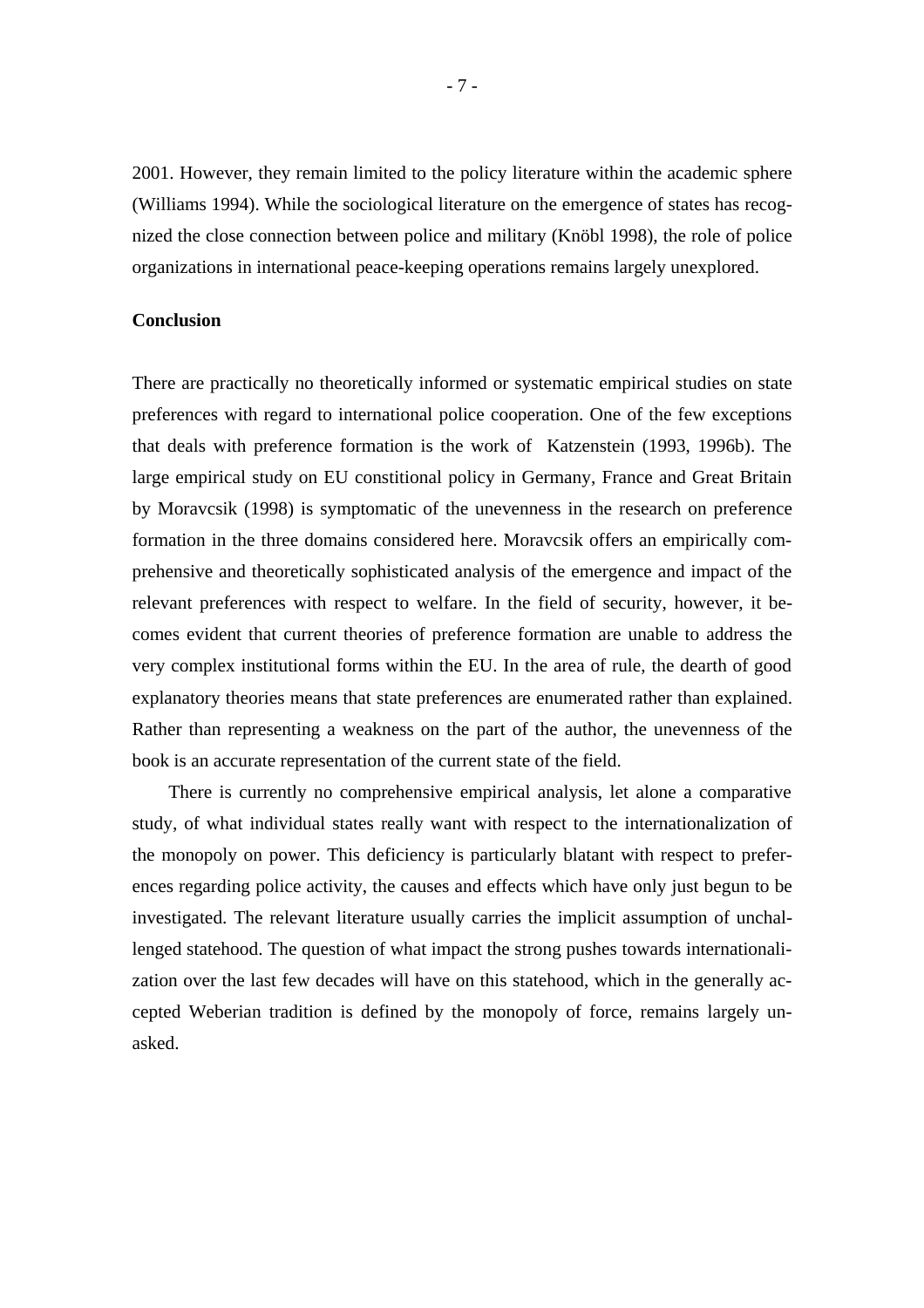## **1.1 Research Program (Goals, Methods, Research Plan and Timetable)**

## *1.1.1 Research Goals*

### **Research Problematic**

In recent years it has become customary to speak of the European Union as a multilevel system. Behind this lies the idea that the EU can no longer be considered merely an international organization to which member states have delegated decision-making authority on the basis of their preferences and interests; rather, the view is that the EU constitutes a complete political system of which the member states form a part. In this view, membership in a multi-level system of states not only changes the basic conditions for autonomous action by the member states, but also affects their very nature as states. States voluntarily commit themselves to a comprehensive political system that provides rationality criteria (Lepsius 1995, 1997) concerning correct and appropriate action. At the same time they voluntarily form institutions to monitor and sanction violations of the rules.

Early research on Europe already involved intensive and controversial discussions on whether statehood in the EU was in a state of transition (see esp. Haas 1964; Hoffmann 1966). The answer to this question has implications that go far beyond research on Europe in the narrower sense. For international relations theory, it would mean that the realist thesis that anarchy is an inevitable part of the structure of the international system is wrong and would confirm the view of the so-called "English school" that different levels of international socialization are possible (Buzan and Little 2000; Watson 1990). For legal studies, it would open up the possibility of a constitutionalism beyond the state (Pernice 2000; Weiler 1997). Processes of gradual socialization and constitutionalization would vary in intensity depending on the causal factors and general contextual conditions involved. In a very long term perspective, one could term this a civilizing process (Elias 1985, 1988). All of this has implications for empirical and theoretical questions concerning political rule.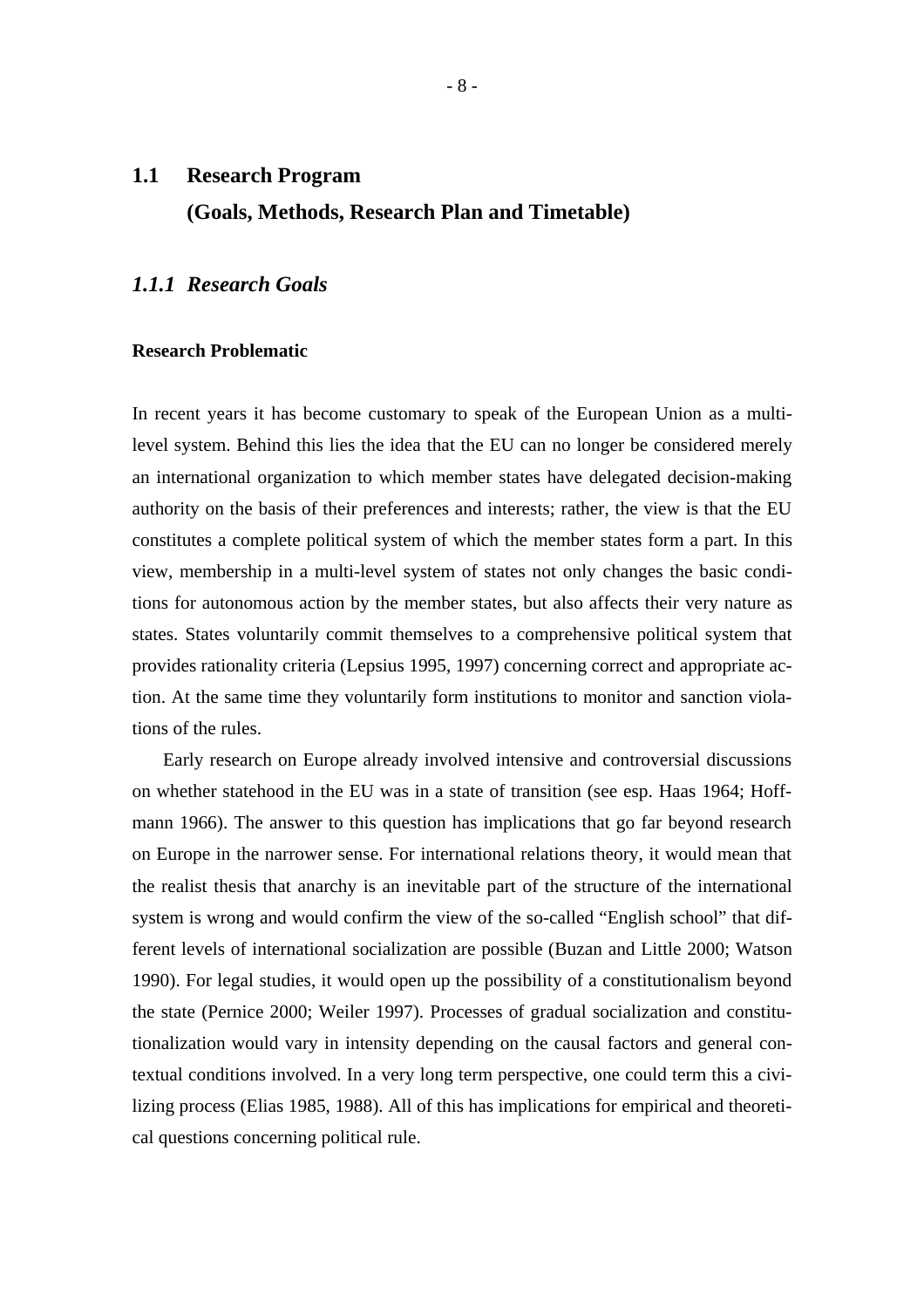A multi-level system of states has up to now mainly been discussed in the field of welfare. This is true, for example, for studies of both the EU and the WTO. If, however, international socialization is to be more than a device to realize benefits through cooperation, then it must extend to states' means of force. This is especially true of the control of affect connected to a civilizing process in Elias' sense. If one could demonstrate a transformation in the use of the monopoly of force, then, in the Weberian tradition, this would be synonymous with a transformation in statehood. This leads to the question of how to define the resulting new type or types of statehood. It is often suggested that something qualitatively new is in the process of being formed. With respect to EU domestic and judicial policy Helen Wallace has, for example, coined the term *intensive transgovernmentalism* (Wallace 2002). Research on Europe and on international relations has also used the artichoke as a metaphor to describe the role of the state, where only the outer leaves are removed. In neither academic nor political debates, however, has the question of what happens when you get through to the heart of the artichoke been aggressively pursued. That is what this project intends to do.

#### **Research Questions**

The far-reaching questions posed above represent the theoretical background to this project. In order that the study moves beyond an ultimately fruitless discussion of theoretical principles, it must be strongly anchored in empirical data. The main question guiding this project is, therefore, as follows: To what extent, why and with what consequences are state preferences concerning the form and use of the monopoly of force being transformed? The definition of "monopoly of force" is very strictly limited for the purposes of this project. It concerns only the use of military and police in the narrowest sense. The central question is broken down into three parts:

- 1. In what areas and within what institutional forms are states prepared to place the use of means of force within an international framework? This involves the empirical examination of the relevant state preferences.
- 2. How can these preferences be explained? What are the reasons for this transformation or its absence in a given area?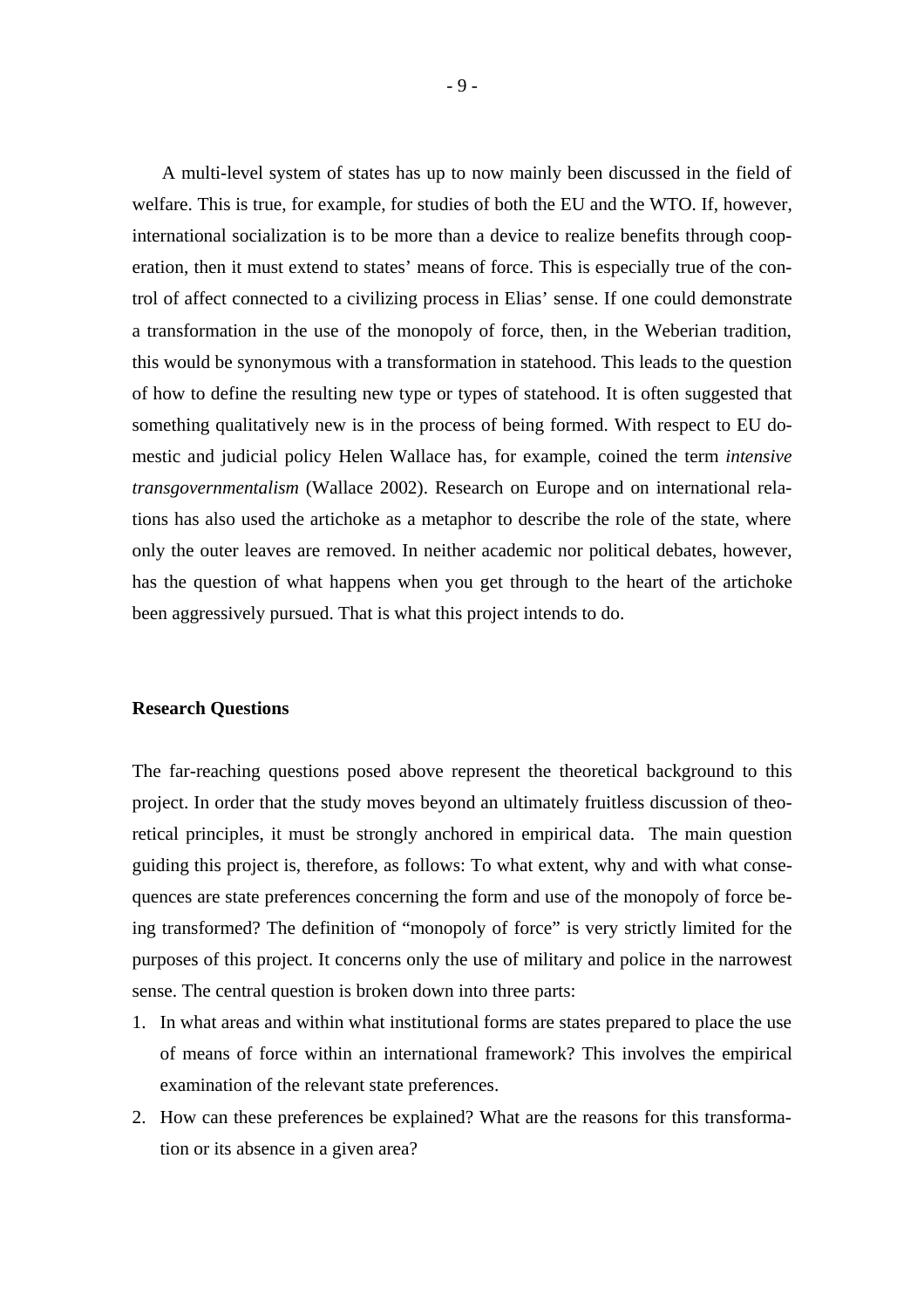3. What effect do these preferences have? What types of institutions emerge and what are the consequences for international institutions and for state identities and structures? Are these effects permanent? How can the resulting multi-level systems be defined?

Particular emphasis will be placed on the increasing complexity of the exercise of the monopoly of force; that is, on whether, why and with what consequences different forms of internationalization are chosen in certain, in part narrowly bounded areas than in others.

#### **Dimensions of Change**

The monopoly of force, like the monopoly of taxation, is by definition exclusive to the state. In the case of the monopoly of force, however, the forms and consequences of a privatization of functions that earlier belonged unequivocally to the responsibilities of the police are already under discussion (Stober and Pitschas 2001). On the periphery of and beyond the OECD-world private armies also play a role that cannot be ignored and appears to be growing. The importance of this development for statehood cannot be denied, but the most important development, qualitatively and quantitatively, for the DCIS at the centre of the OECD-world is internationalization. Because of the strong asymmetry in the dimensions of the transformation, this study will focus on internationalization. This focus is also called for because of the lack of empirical evidence, especially in the field of international police cooperation.

#### **Variables and Hypotheses**

There exists no systematic comparative and theoretically driven inventory of the content and transformation of state preferences regarding the internationalization of the monopoly of force. There are also no generally accepted or competing theories of preference formation and preference transformation in this area. Thus, this study must first and foremost be exploratory in nature.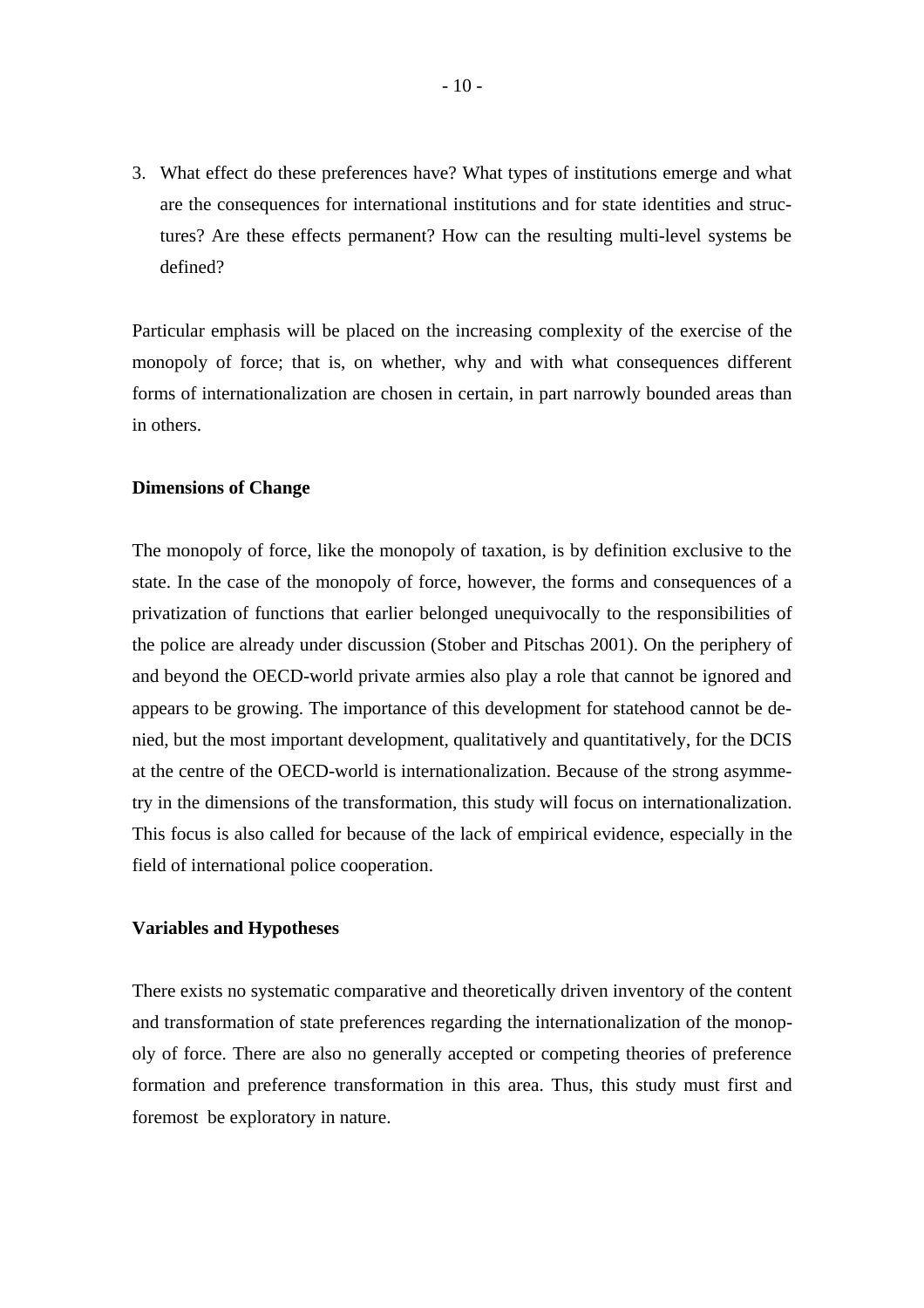The *dependent variables* are theme-specific preferences for specific political institutions. These will first be systematically ascertained and evaluated along two dimensions. One dimension concerns the topics addressed in this study and the other the institutions within which these topics will be examined.

*Topics*: The substantive area to be examined (cf. "Selection of Substantive Area" below) must be considered in all its complexity, because, for example, one could not do justice to the complexity of actual state preferences by examining "military deployment". Instead one would have to distinguish between peacemaking and peacekeeping measures, measures taken with and without UN mandates, the adoption of common strategies, and so on. A framework of analysis might look as follows:

**Figure 1: Example of a Framework of Analysis** 

| 1. Classical War                       |
|----------------------------------------|
| 1.1. Self Defense                      |
| 1.1.1                                  |
| 1.2. Peacekeeping Measures             |
| 1.2.1. Common Positions                |
| 1.2.2. Intervention with UN Mandate    |
| 1.2.3. Intervention without UN Mandate |
| $1.3. \dots$                           |
| 2. Civil War                           |
| 2.1                                    |
| $2.1.1.$                               |
| $2.1.2.$                               |
| $3. \ldots$                            |
| 4.                                     |

The hierarchy of the entries merely serves to structure the content of the material; the main subdivisions, that correspond to the topic areas to be investigated (see below), are thus very specific. Only the most basic subdivisions within each grouping will be empirically examined.

*Selection of Institutions:* Large areas like security and rule are not the domain of a single international institution. "International institution" is here a collective term for international organizations, international regimes and informal conventions (Keohane 1989). Often a number of international institutions work on specific issues that are very similar in content. This is overlooked by studies that focus on single institutions. Moreover, within a single international institution (such as the EU), there are often significant differences with respect to the intensity of cooperation on different issues.

Therefore, taking states as the point of departure and without anticipating any particular outcome, this study will examine what questions are dealt with by which institu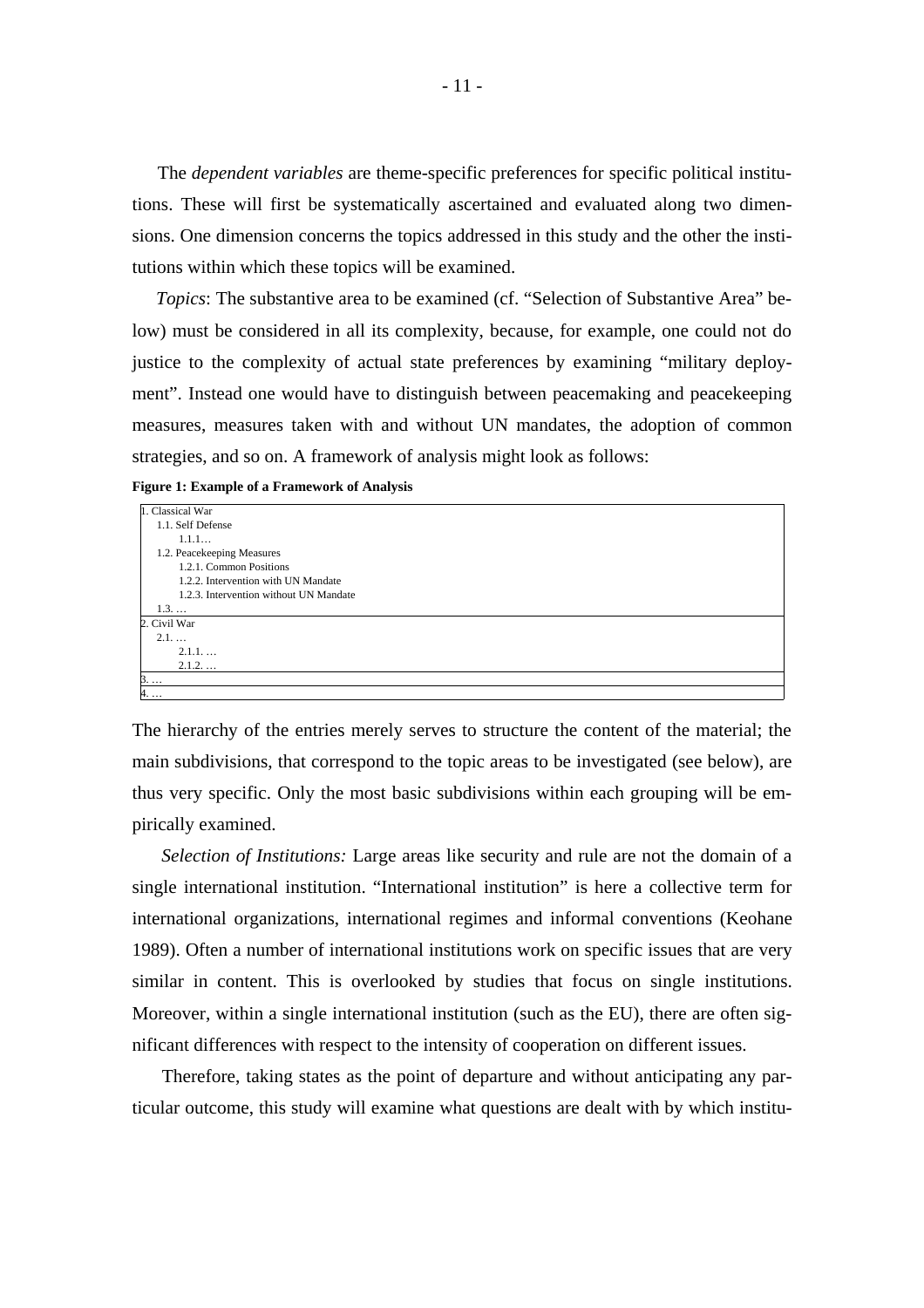tions and for what reasons. As a result, this study will also pay attention to institutions that typically escape general attention (like the Council of Europe).

The institutions examined in this study can be distinguished according to the intensity of cooperation within them. A simple ordinal scale to measure the degree of internationalization might distinguish between the simple obligation to engage in consultations (1), the common implementation of measures (*pooling* of sovereignty) with unanimous decision-making (2) or with majority decision-making (3) and the delegation of authority to implement measures to independent institutions (4).

Through the combination of the two dimensions – "topics" and "selection of institutions" – one would gain a comprehensive and empirically rich description of state preferences regarding the internationalization of the monopoly of force. For each individual topic in the table above, one would ascertain the degree of institutionalization, the preferred institution(s) for working on the topic, and additional qualitative information that would otherwise be lost through the scaling. Scales that are relevant to aspects of this study already exist in the literature (Lindberg 1971; Schmitter 1996; Schmidt 1999) and these can be further refined. The director of this project has experience using this method to construct scales (Jachtenfuchs 2002). The scale will be developed in the first phase of the project and its usefulness tested in a pretest.

The factors that will be drawn on in the explanation (*independent variables*) can be combined into three groups:

- 1. *Transnationalization of the Problem Situations*: The hypothesis tested here is that states are only prepared to internationalize the monopoly of force when major changes in the situation fundamentally impact the (objective) interests of the states. These include, for example, a massive increase in nearby military conflicts, an increase in terrorist attacks, etc. (for relevant datasets cf. Beisheim et al. 1999). These approaches to explanation which are characteristic of realism, interdependence theory and theories of political economy.
- 2. *Systems of Ideas*: The thesis to be tested here is that different ideas about appropriate action and about the interpretation of specific situations lead, all else being equal, to different state preferences. An example would be the multilateral orientation attributed to Germany; that is, its understanding of its role as a civilian power as opposed to the French orientation toward national sovereignty (Wagner and Hellmann 2002.;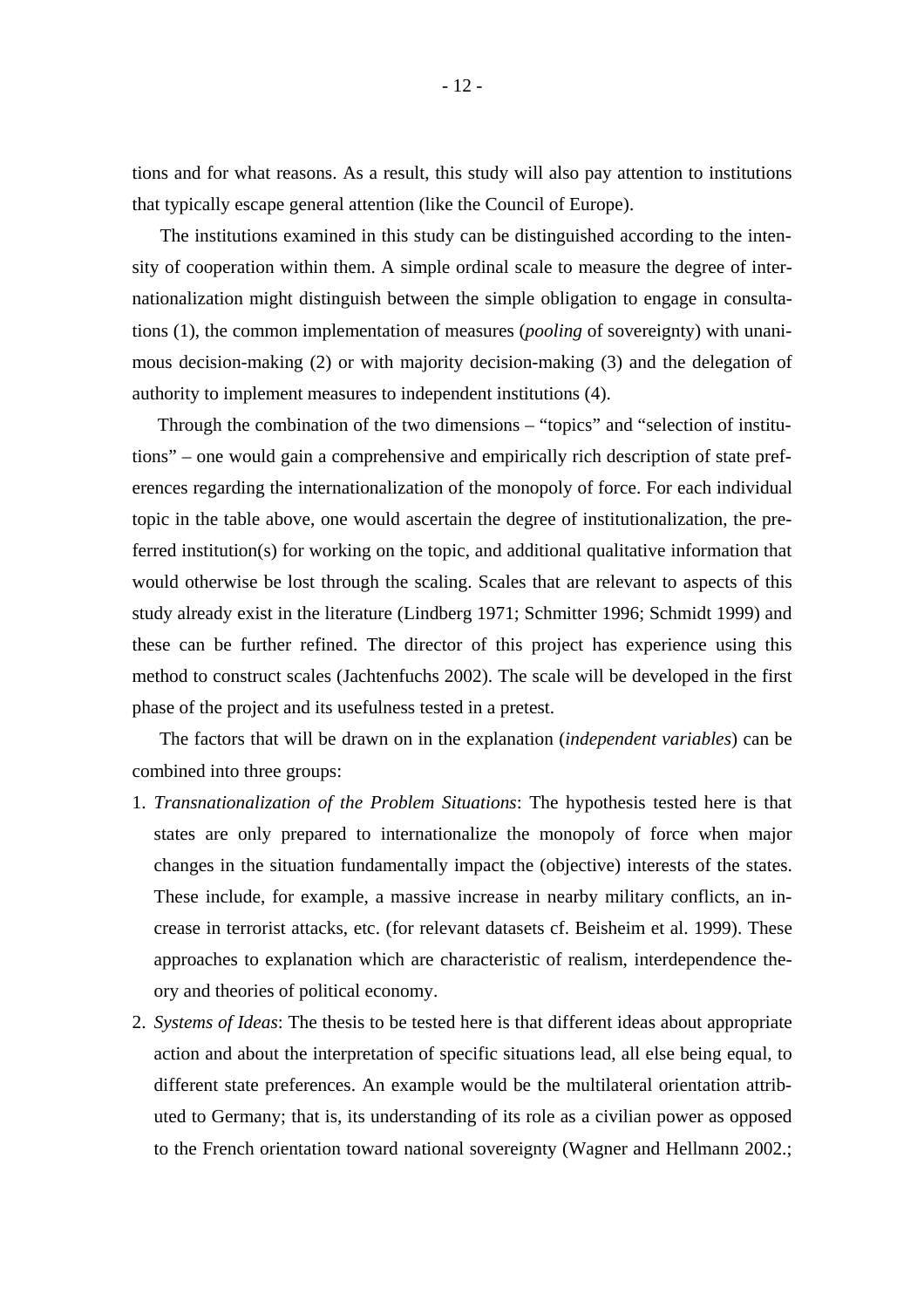Kirste and Maull 1996). These are constructivist approaches to explaining state preferences.

3. *Domestic Political Structures*: These include the structure and strength of the relevant systems for transforming and aggregating individual interests, administrative structures, government structure (federal/centralist) etc. For example, one could argue that the fragmented and politically "weak" Italian state leans more strongly towards internationalization than the "strong" French state. In the language of international relations these are *domestic structure*-approaches.

In the second phase of the project, these clusters of factors will be further concretized and operationalized for the empirical investigation on the basis of a review of relevant theories.

The assumption here is that external influences are the *impulse* behind preference change in the direction of internationalization – why would states subject one of their most precious resources, the monopoly of force, to restrictions without good cause? The exact form of these preferences can, however, only be very roughly predicted on the basis of such ultimately structuralist theories. On the basis of prior research by the project director, it is expected that systems of ideas are responsible for the *concretization* of these structurally determined paths of action and thus for the great variety in the resulting state preferences. Domestic political structures may be responsible for further *restricting* the conceivable preferences.

The third phase of the project is concerned with the impact of preferences. Attention is focused on the one hand on developed and developing international institutions. How can their form be explained with reference to the preferences of the states examined (see below), what conflicts emerge and how can the network of multilevel systems that has developed in the domain of the monopoly of force be conceptualized? Here the goal is to build on this project's contribution to theories of international institutions. On the other hand, attention is directed inwards in this third phase of the project: if not even the monopoly of force is exclusively within the control of states, what impact will this have on the legitimation of and control over state policy in this area? The goal is to contribute to the theory of constitutionalism in the postnational situation. This segment of the project will involve collaboration with legal scholars.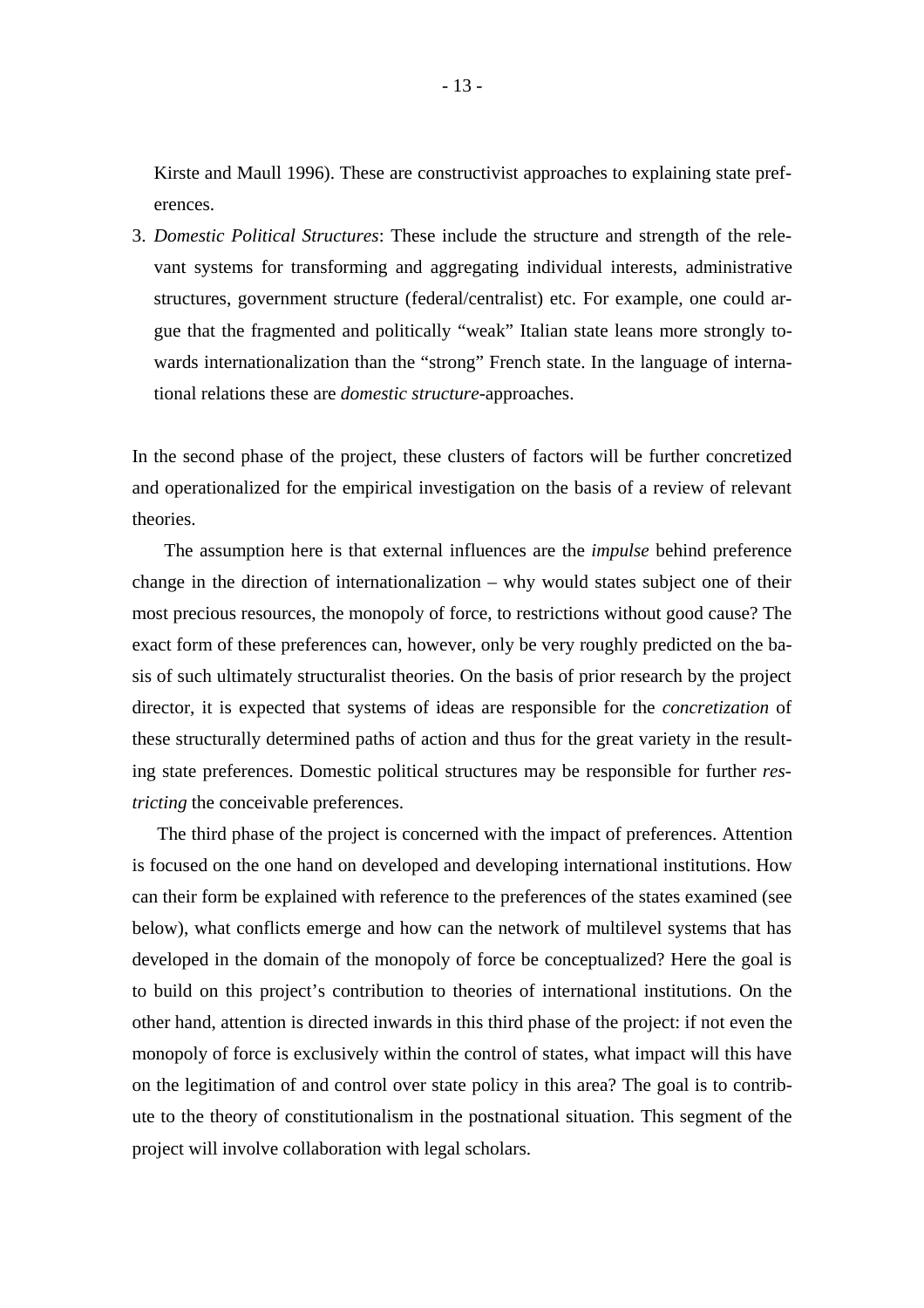## *1.1.2 Research Method*

To describe, explain and assess the consequences of possible transformations in state preferences with regard to the internationalization of the monopoly of force, it will first be necessary to compile a wide-ranging dataset. This is because in this field, in contrast to others, no such database is currently available. It will be necessary to balance the need for breadth (as many countries as possible, quantitative study) with the need for depth (as many and varied areas as possible, case studies).

#### **Selection of Areas**

The selection of the areas to be investigated is oriented towards gaining a large variation in the dependent variable so as not to prejudice the outcome "Transformation of the State" through the study design. At the same time, the areas analyzed must cover the essential elements of the monopoly of force. After all, the area in which the classical division of tasks between military and police are increasingly complementing each other and which is considered in the literature to be gaining in importance should also be included: the combination of civil war, state terrorism, terrorism and drug trafficking (Kaldor 2000; Laqueur 1996, 2001). All areas must also be conducive to comparisons between the 1970s and the 1990s. Therefore the following four areas were selected:

- *Classical war*: The object of study here is on the one hand national defense, and on the other the different forms of military intervention in wars between states;
- ! *Civil War*: This concerns violent internal social conflicts in which the states in the study (see below) consider the use of force to end the conflict;
- ! *Transnational Terrorism*: This deals with a challenge that has long been a central concern for states and that has seemed to necessitate intensive cooperation;
- ! *Cross-Border Criminality:* This refers to those forms of crimes that are not perceived as a threat to the state but call for common action because of their cross-border character. Even in this area one can expect differences between EU member states.

The boundaries between these four areas are fluid. The areas are also not conceived as sharply delimited causal factors or categories of configurations of characteristics but as a heuristic for structuring the variety of state preferences. The actual analysis will be carried out on the level of concrete cases.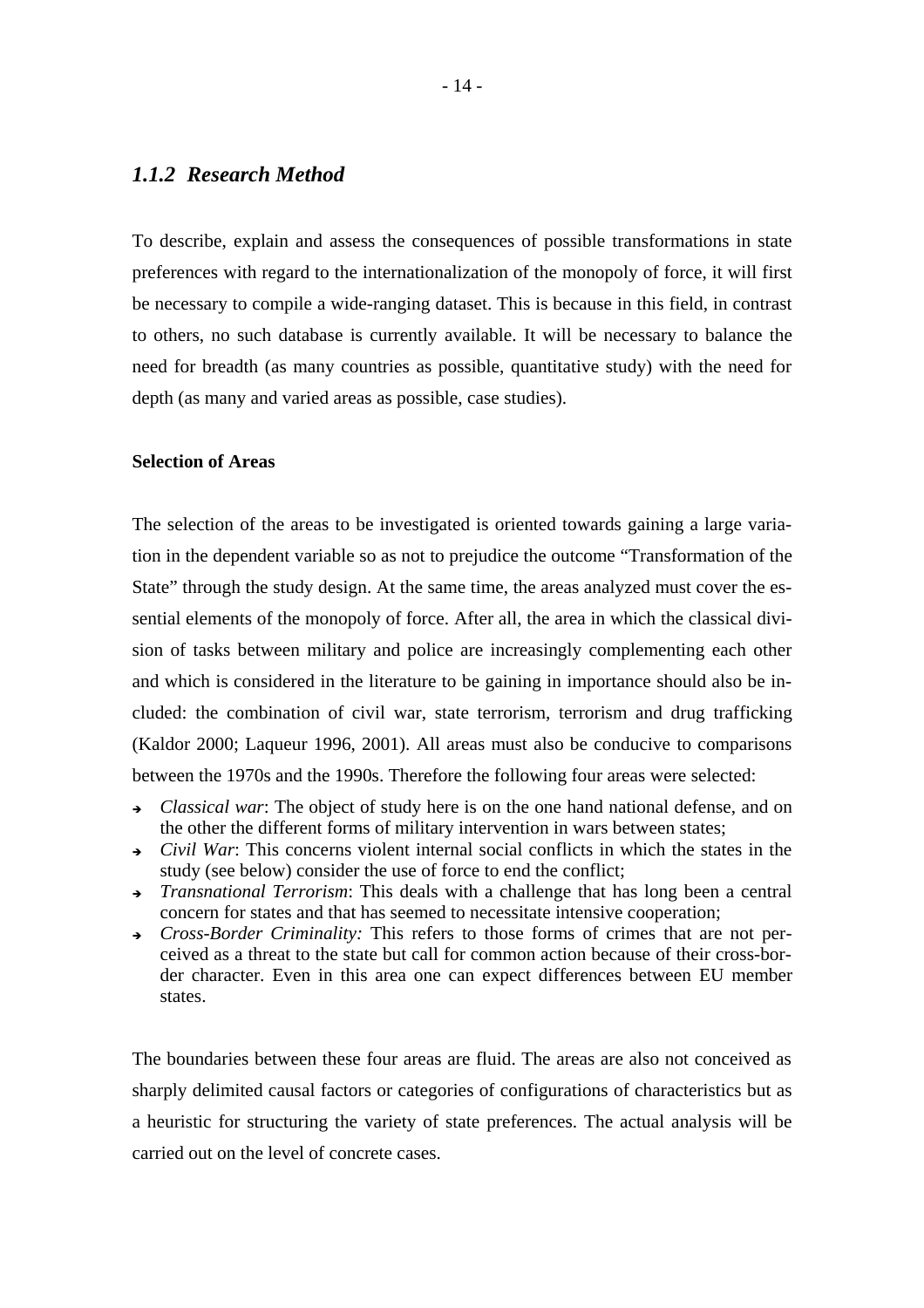#### **Selection of Countries**

Because the first phase of the study is exploratory in nature and does not involve hypothesis testing, it will consider a broad spectrum of state preferences. To this end it is useful to look at a widely varying "state profiles". The study will first be limited to larger states because, according to a "folk theorem" of Europe scholarship, they have alternatives to internationalization. The characteristics "EU membership", "NATO membership" and "medium power" are thus held constant. In the second phase of the project, the USA, a special case because of its size and power, and one or two smaller states will be introduced as controls. The countries to be included in the study are:

- ! *Germany*: "Schengen" member, long border that is difficult to control in part with former Warsaw Pact nations –, strong currents of internationalism in systems of ideas, federal state, decentralized police system;
- ! *France*: "Schengen" member, critical of NATO, strong emphasis on state sovereignty, centralized state, centralized police system;
- ! *Great Britain*: not member of "Schengen", island nation, strong emphasis on state sovereignty, centralized state, decentralized police system;
- **Italy: "Schengen" member, long border that is difficult to monitor, strong currents** of internationalism in systems of ideas, weak state, centralized but fragmented police system.

### **Period of Study**

This study covers the period from 1970 to about 2010 with a focus on two shorter time

spans therein:

- *The 1970s:* The DCIS is fully developed. This period sees a strong transnationalization of problem situations that also affect the monopoly of force. New institutions are created or existing institutions transformed to deal with these problems.
- ! *The late 1990s:* The transnationalization of problem situations has increased substantially, not least because of the EU internal market and the end of the East-West conflict. "Global governance" is discussed as an option in political circles.

This division into time periods allows for an inter-temporal comparison on the one hand and the possibility of an in-depth examination of individual cases on the other.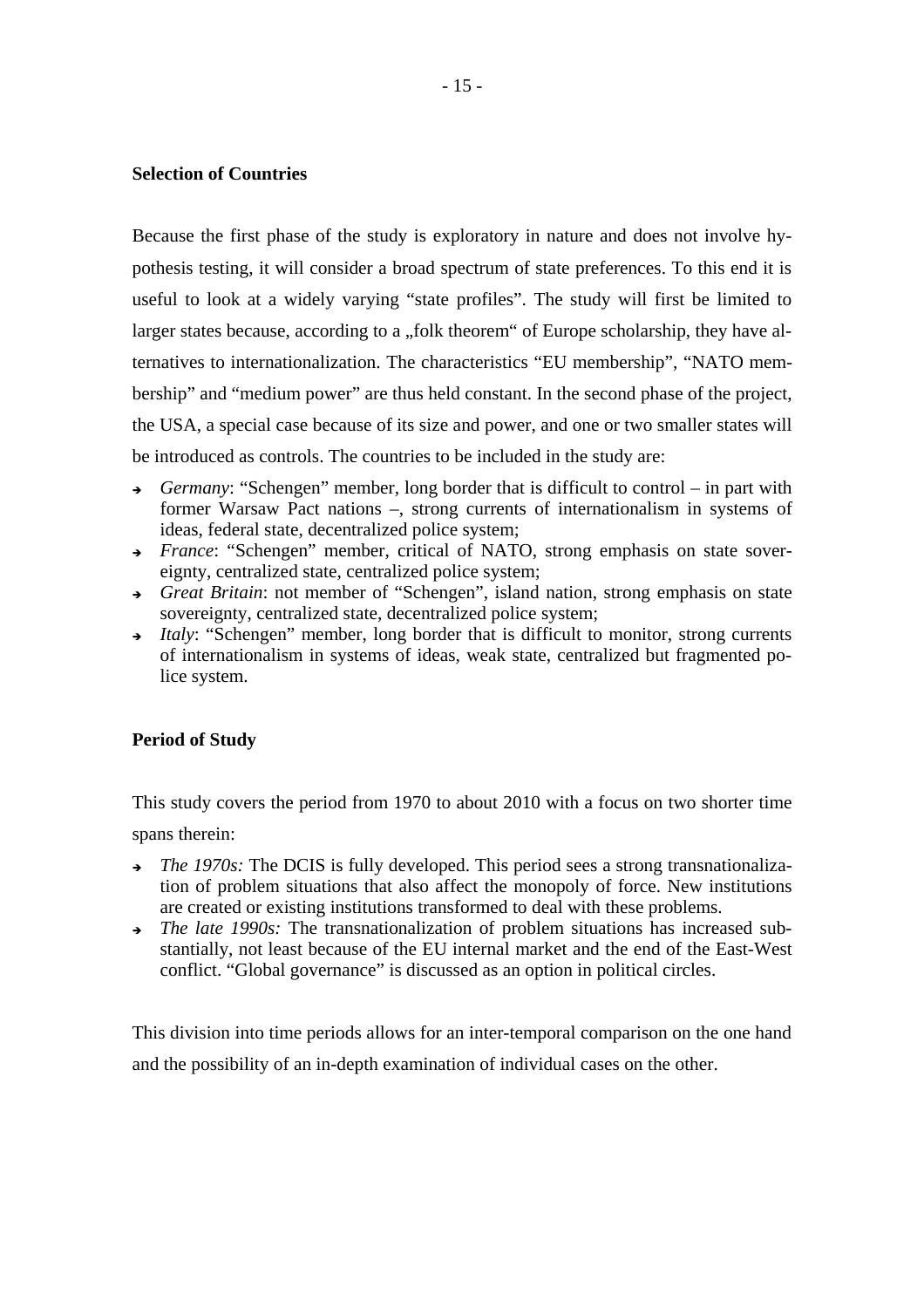#### **Methodology**

The project is made up of four parallel case studies. For each country preferences regarding the four topics above will be ascertained. There will be intensive collaboration between the individual country studies, especially as concerns the determination of concrete cases to be examined. A "case" refers here not to a country, but to the preferences of a given country with respect to a specific topic in a specific time period. An example would be the preferences of Germany with respect to the EU rapid reaction force in the late 1990s. As far as possible the same or at least comparable problem areas will be analyzed for all the countries.

The preferences themselves will be ascertained through a critical examination of official and, as far as possible, internal documents. Only if preferences cannot be discovered through this method will interviews be used. Preferences can be distinguished from strategies, tactics, rhetorical justifications etc. in that they have to do with relatively abstract desired results of interactions with a certain degree of stability over time (cf. Moravcsik 1997; Zürn 1997). This methodological approach has been used successfully in the past (for greater detail see Jachtenfuchs 2002: 220-224). In addition to the documents produced by the states themselves and media reports, the specialized news agency "Agence Europe" will be an invaluable resource, especially with respect to the European Union. Especially in the areas of "transnational terrorism" and "cross-border crime", archival work and interviews in the responsible ministries and international institutions will be necessary.

The methodological approach will allow for a tabular representation of the cases (the specific topic, for example "peace-keeping measures under a UN mandate in civil wars" within an organization like the EU) with specific characteristics ("common measures through unanimity, value "2" on the scale measuring internationalization introduced as an example above). The table might look as follows, where the numerical values refer to the internationalization scale developed as an example above. All values are fictitious and serve only as an illustration.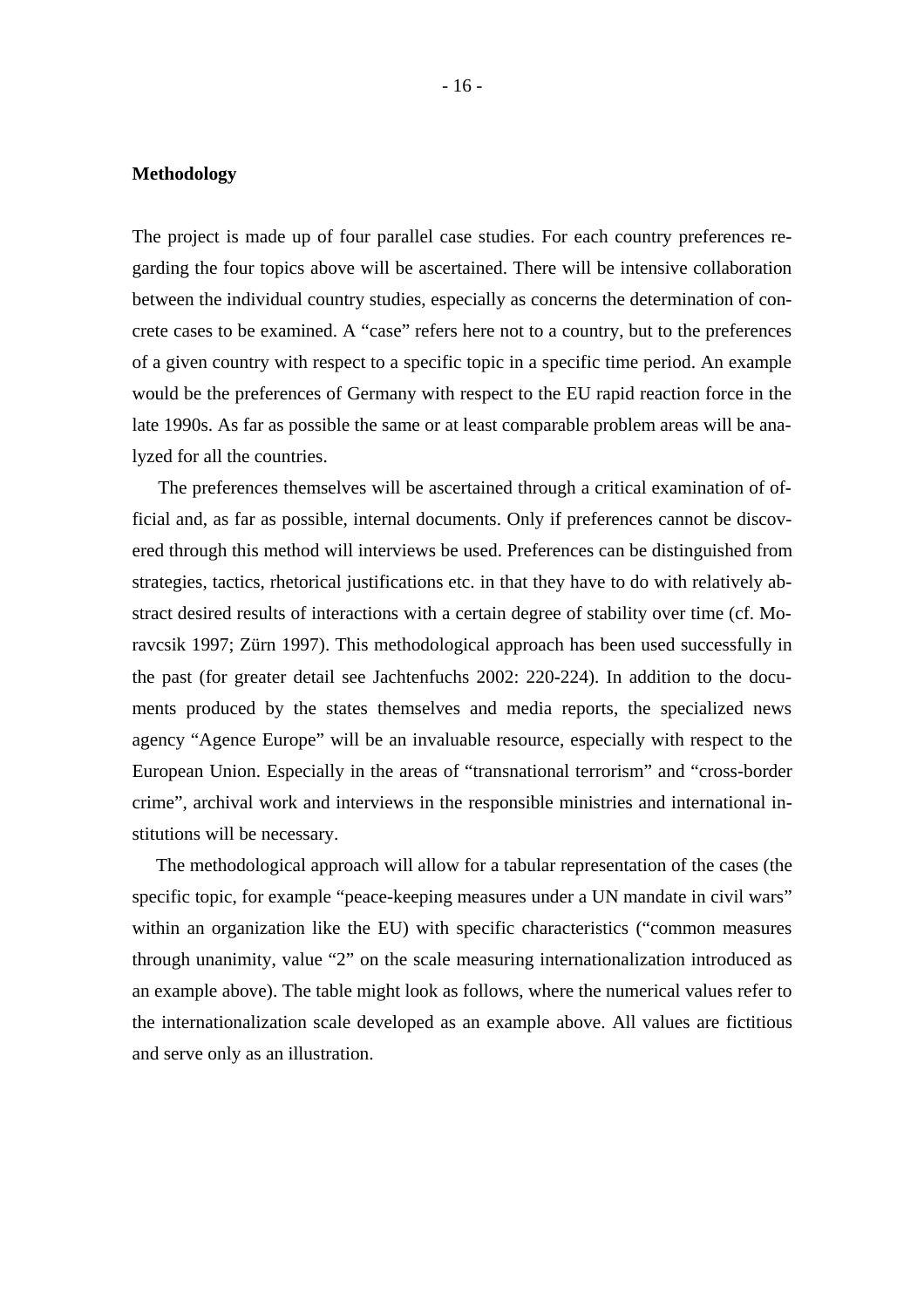

**Figure 2: Example of a Tabular Presentation of the Data**

This will not be a classical study with a large number of cases, nor will it be simply a combination of qualitative case studies. Instead, this study attempts to overcome the opposition between quantitative and qualitative methods in the social sciences that discussions over methodology have increasingly characterized as fruitless. A number of methodological tools have been developed to attempt to overcome the dichotomy between the two approaches, for example Charles Ragin's "qualitative comparative analysis" (Ragin 1987, 1994; Berg-Schlosser and Quenter 1996; cf. Ragin et. al. 1996).

Methods that are suitable for mid-size data sets, that is, for those whose structures cannot be grasped at first glance nor analyzed with classical statistical tools, include "formal concept analysis", a method developed in applied mathematics (Ganter and Wille 1996). "Formal concept analysis" is particularly useful for extracting information from complex and relatively unstructured data sets. The analytical benefit comes from the graphic depiction of the data, which reveals relationships of content that would otherwise have gone unnoticed. The method has, in recent years, been used in very different fields, including political science (Kohler-Koch 1989; Kohler-Koch and Vogt 1994; also in the Darmstadt Project on the Exploration and Visualization of the "Regime Database").

Both "qualitative comparative analysis" and formal concept analysis represent a good compromise between facility of use and high analytical yield. They will therefore be used in the second phase of the project, which is dedicated to the explanation of preferences. In preparation for this, in the first phase the preferences ascertained will not simply be described but will be recorded in a database according to formal criteria.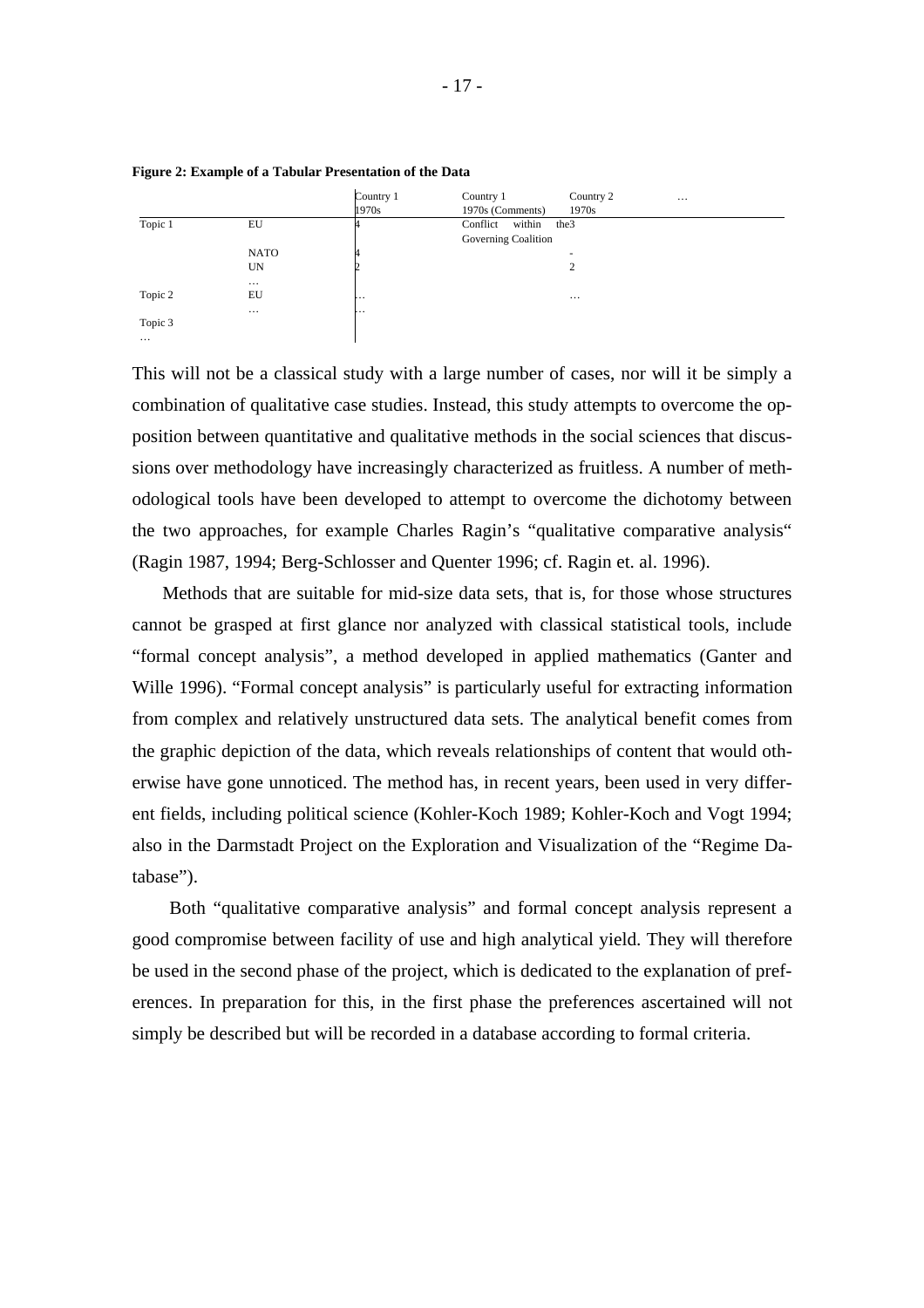## **References**

- Anderson, Malcolm (1989) *Policing the World: Interpol and the Politics of International Police Co-operation* Oxford: Clarendon
- Aubert, Jacques (1979) *L'Etat et sa police en France. 1789-1914* Genf: Droz
- Baldus, Manfred (2001) *Transnationales Polizeirecht. Verfassungsrechtliche Grundlagen und einfach-gesetzliche Ausgestaltung polizeilicher Eingriffsbefugnisse in grenzüberschreitenden Sachverhalten* Baden-Baden: Nomos
- Baylay, David H. (1975) "The Police and Political Development in Europe" in: Charles Tilly, ed. *The Formation of National States in Western Europe* Princeton, NJ: Princeton University Press 328-379
- Berg-Schlosser, Dirk and Sven Quenter (1996) "Makro-quantitative vs. makro-qualitative Methoden in der Politikwissenschaft. Vorzüge und Mängel komparativer Verfahrensweisen am Beispiel der Sozialstaatstheorie" *Politische Vierteljahresschrift* **37**:1 100-118
- Beisheim, Marianne, Sabine Dreher, Gregor Walter, Bernhard Zangl and Michael Zürn (1999) *Im Zeitalter der Globalisierung? Thesen und Daten zur gesellschaftlichen und politischen Denationalisierung* Baden-Baden: Nomos
- Bieber, Roland and Jörg Monar, ed. (1995): *Justice and Home Affairs in the European Union. The Development of the Third Pillar* Bruxelles: European Interuniversity Press
- Bigo, Didier, ed. (1992) *L'Europe des polices et de la sécurité intérieure* Bruxelles: Editions Complexe.
- Bloch-Lainé, Amaya (1999) "Franco-German Co-operation in Foreign Affairs, Security and Defence. A Case Study" in: Douglas Webber, ed. *The Franco-German Relationship in the European Union* London: Routledge 148-158
- Boekle, Henning, Volker Rittberger and Wolfgang Wagner (2001) "Soziale Normen und normgerechte Außenpolitik. Konstruktivistische Außenpolitiktheorie und deutsche Außenpolitik nach der Vereinigung" *Zeitschrift für Politikwissenschaft* **11**:1 71-103
- Buzan, Barry and Richard Little (2000) *International Systems and World History. Remaking the Study of International Relations* Oxford: Oxford University Press
- Czempiel, Ernst-Otto (1981) *Internationale Politik. Ein Konfliktmodell* Paderborn: Schöningh
- Deflem, Mathieu (2000) "Bureaucratization and Social Control. Historical Foundations of International Police Cooperation" *Law and Society Review* **34**:3 739-779
- Diez, Thomas (1999) *Die EU lesen. Diskursive Knotenpunkte in der britischen Europadebatte* Opladen: Leske und Budrich
- Doyle, Michael W., Ian Johnstone and Robert L. Orr (1997) *Keeping the Peace. Multidimensional UN Operations in Cambodia and El Salvador* Cambridge, UK: Cambridge University Press
- Duffield, John S. (1999) "Political Culture and State Behavior. Why Germany Confounds Neorealism" *International Organization* **53**:4 765-803
- Elias, Norbert (1985) *Humana conditio. Beobachtungen zur Entwicklung der Menschheit am 40. Jahrestag eines Kriegsendes (8. Mai 1985)* Frankfurt a.M.: Suhrkamp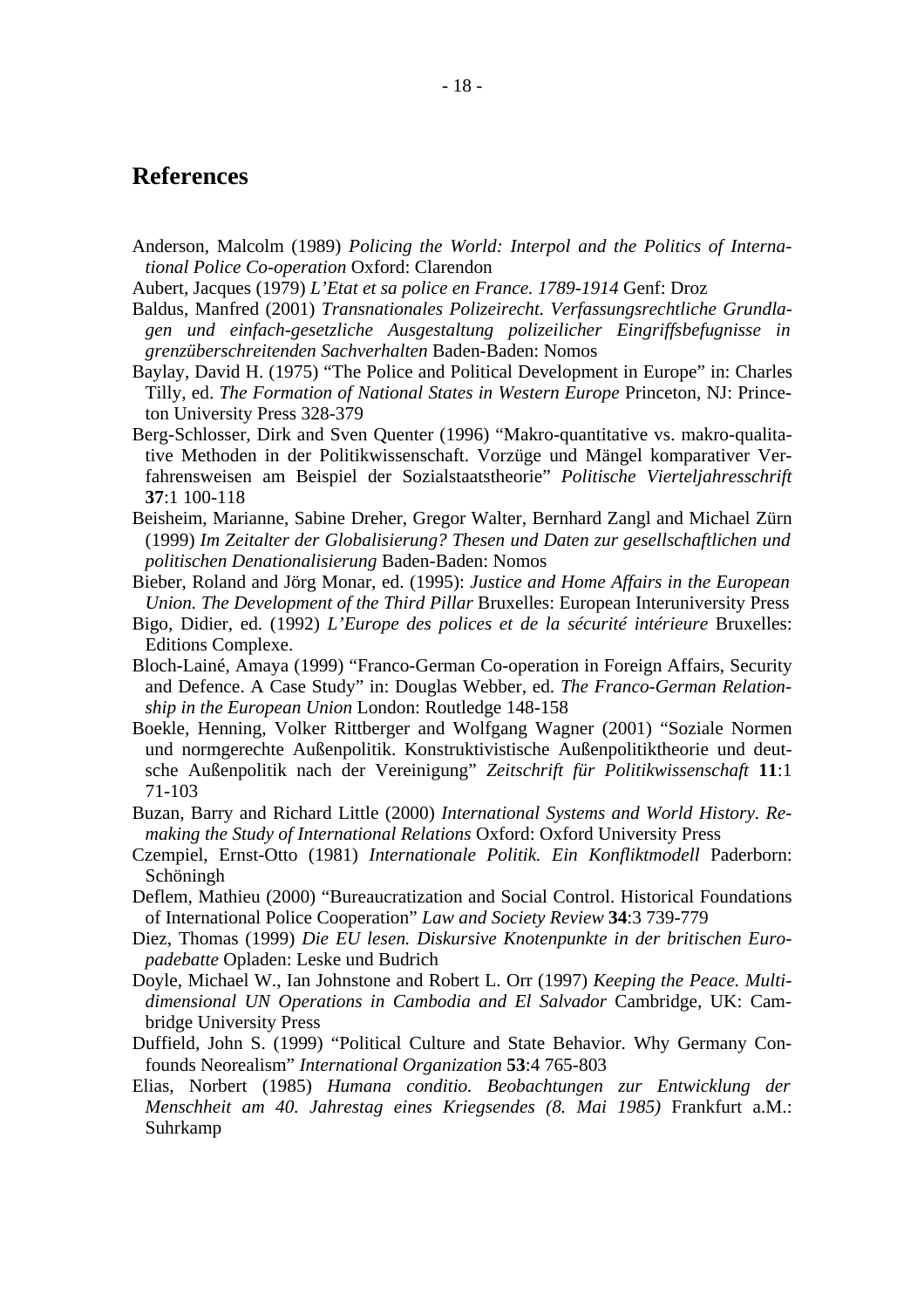- (1988) *Über den Prozeß der Zivilisation. Soziogenetische und psychogenetische Untersuchungen* Frankfurt: Suhrkamp<sup>13</sup>
- Fijnaut, Cyrille J.C.F. and R. H. Hermans, ed. (1987) *Police cooperation in Europe. Lectures at the International Symposium on Surveillance, Rechercheschool Zutphen, March 2-5, 1987* Lochem: Van den Brink
- Fooner, Michael (1989) *Interpol. Issues in World Crime and International Criminal Justice* New York; London: Plenum
- Frieden, Jeffrey A. (1988) "Invested Interests. The Politics of National Economic Policies in the World of Global Finance" *International Organization* **45**:3 425-451
- Funk, Albrecht (1986) *Polizei und Rechtsstaat. Die Entwicklung des staatlichen Gewaltmonopols in Preußen 1848-1914* Frankfurt a.M./New York: Campus
- Ganter, Bernhard and Rudolf Wille (1996) *Formale Begriffsanalyse* Berlin usf.: Springer
- Gordon, Philip H. (1994) *Die Deutsch-Französische Partnerschaft und die Atlantische Allianz* Bonn: Europa Union Verlag
- Grosser, Alfred (1984) *Affaires extérieures. La politique de la France 1944/1984* Paris: Flammarion
- Haas, Ernst (1964) "Technocracy, Pluralism, and the New Europe" in: Stephen R. Graubard, ed. *A New Europe?* Boston: Hougton Mifflin 62-88
- Haftendorn, Helga and Otto Keck, ed. (1997) *Kooperation jenseits von Hegemonie und Bedrohung. Sicherheitsinstitutionen in den internationalen Beziehungen* Baden-Baden: Nomos
- Haftendorn, Helga, Robert O. Keohane and Celeste A Wallander, ed. (1999): *Imperfect Unions. Security Institutions over Time and Space*, Oxford usf.: Oxford University Press
- Haglund, David G. (1991) *Alliance Within the Alliance? Franco-German Military Cooperation and the European Pillar of Defense* Boulder, CO: Westview
- Hailbronner, Kay, ed. (1996) *Zusammenarbeit der Polizei- und Justizverwaltungen in Europa. Die Situation nach Maastricht, Schengen und SIS* Heidelberg: Kriminalistik-Verlag
- Hanrieder, Wolfram (19952. Rev. ed.) *Deutschland, Europa, Amerika. Die Außenpolitik der Bundesrepublik Deutschland 1949-1994* Paderborn usf.: Schöningh (= *Germany, America, Europe: Forty Years of German Foreign Policy*, New Haven, CN: Yale University Press 1989<sup>1</sup>)
- Harings, Lothar (1998) *Grenzüberschreitende Zusammenarbeit der Polizei- und Zollverwaltungen und Rechtsschutz in Deutschland* Berlin: Duncker and Humblot
- Heuser, Beatrice (1998) *Nuclear Mentalities. Strategies and Beliefs in Britain, France and the FRG* Basingstoke, Houndsmills, UK: Macmillan
- Hoffmann, Stanley (1966) "Obstinate or Obsolete? The Fate of the Nation-State and the Case of Western Europe" *Daedalus* **95**:4 862-915
- Jachtenfuchs, Markus (2002) *Die Konstruktion Europas. Verfassungsideen und institutionelle Entwicklung* Baden-Baden: Nomos
- and Michèle Knodt, ed. (2002) *Regieren in internationalen Institutionen* Opladen: Leske und Budrich
- Jepperson, Ronald L., Alexander Wendt and Peter J. Katzenstein (1996) "Norms, Identity and Culture in National Security" in: Peter J. Katzenstein, ed. *The Culture of National Security. Norms and Identity in World Politics* New York: Columbia University Press 33-75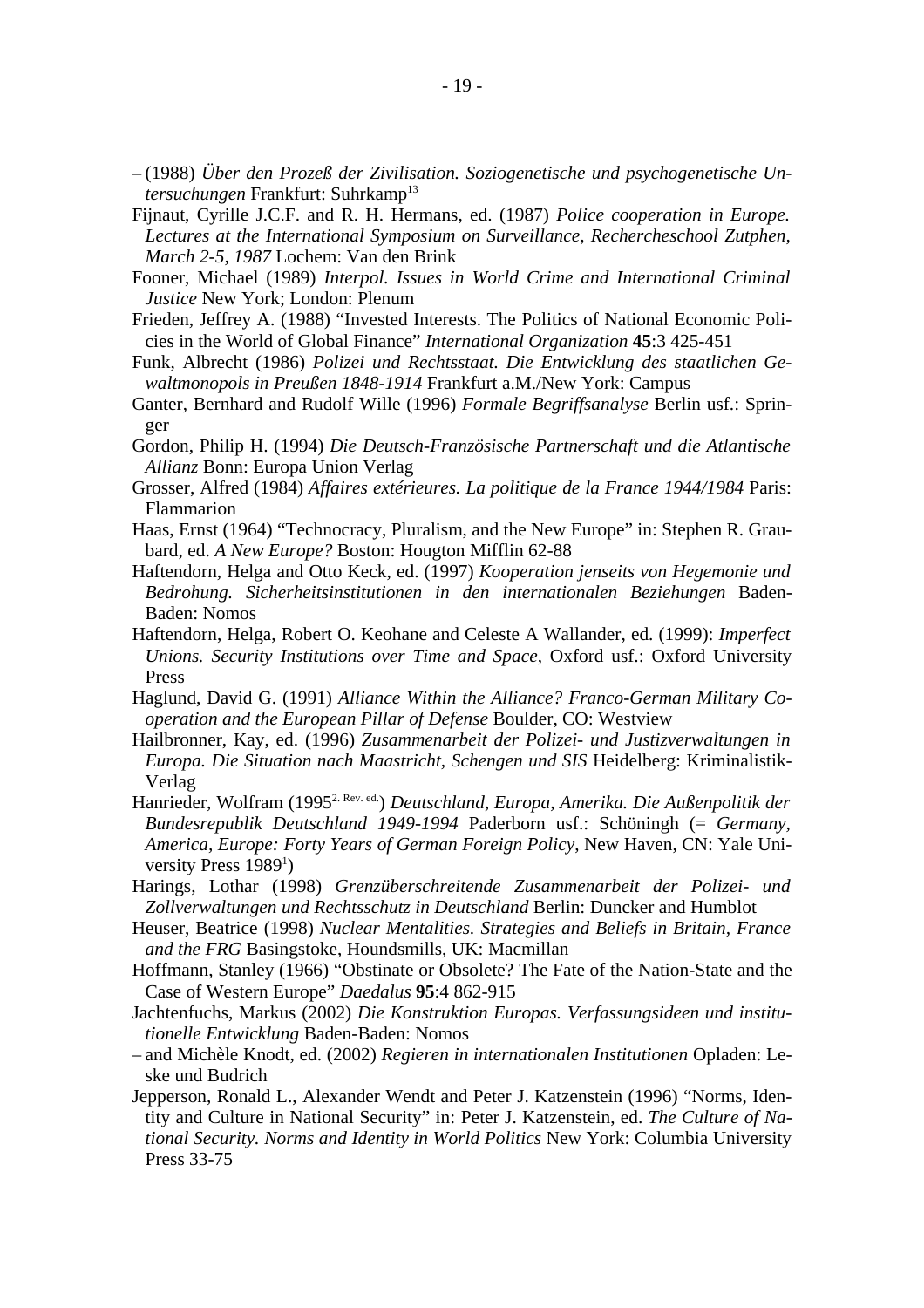- Jung, Sabine (1999) *Europa, made in France. Eine Analyse des politischen Diskurses Frankreichs zur Zukunft der Europäischen Gemeinschaft – von den Anfängen bis heute* Baden-Baden: Nomos
- Kämper, Gregor (2001) *Polizeiliche Zusammenarbeit in der Europäischen Union. Entwicklung, Rechtsformen, grundgesetzliche Zulässigkeit* Frankfurt a.M.: Lang
- Kaldor, Mary (2000) *Neue und alte Kriege. Organisierte Gewalt im Zeitalter der Globalisierung* Frankfurt a.M.: Suhrkamp
- Katzenstein, Peter J. (1993) *Coping With Terrorism. Norms and Internal Security in Germany and Japan* in: Judith Goldstein and Robert O. Keohane, ed. *Ideas and Foreign Policy. Beliefs, Institutions, and Political Change* Ithaca/London: Cornell University Press 265-298
- ed. (1996a) *The Culture of National Security. Norms and Identity in World Politics* New York: Columbia University Press
- (1996b) *Cultural Norms and National Security. Police and Military in Postwar Japan* Ithaca: Cornell University Press
- Keohane, Robert O. (1989) "Neoliberal Institutionalism. A Perspective on World Politics" in: ders. *International Institutions and State Power* Boulder, CO: Westview 1-20
- Kier, Elizabeth (1997) *Imagining War. French and British Military Doctrine Between the Wars* Princeton: Princeton University Press
- Kirste, Knut and Hanns W. Maull (1996) "Zivilmacht und Rollentheorie" *Zeitschrift für Internationale Beziehungen* **3**:2 283-312
- Knöbl, Wolfgang (1998) *Polizei und Herrschaft im Modernisierungsprozeß. Staatsbildung und innere Sicherheit in Preußen, England und Amerika 1700-1914* Frankfurt a.M.: Campus
- Kohler-Koch, Beate (1989) "Zur Empirie und Theorie internationaler Regime" in: Beate Kohler-Koch, ed. *Regime in den internationalen Beziehungen* Baden-Baden: Nomos 17-85
- and Frank Vogt (1994) Normen- und regelgeleitete internationale Kooperation, Darmstadt: TH Darmstadt, Fachbereich Mathematik (Preprint-Nr. 1632)
- Kratochwil, Friedrich (2002) "Souveränität und Moderne. Eine begriffliche Analyse des semantischen Feldes" in: *Jachtenfuchs/Knodt 2002* 29-51
- Lange, Hans-Jürgen (1999) *Innere Sicherheit im politischen System der Bundesrepublik Deutschland* Opladen: Leske und Budrich
- Laqueur, Walter (1996) "Postmodern Terrorism" *Foreign Affairs* **75**:5 24-36
- (2001) *Die globale Bedrohung. Neue Gefahren des Terrorismus* München: Econ
- Legro, Jeffrey W. (1995) *Cooperation Under Fire. Anglo-German Restraint During World War II* Ithaca, NY: Cornell University Press
- (1996) "Culture and Preferences in the International Cooperation Two-Step" *American Political Science Review* **90**:1 118-138
- Lenk, Klaus and Rainer Prätorius, ed. (1998) *Eingriffsstaat und öffentliche Sicherheit. Beiträge zur Rückbesinnung auf die hoheitliche Verwaltung* Baden-Baden: Nomos
- Lepsius, M. Rainer (1995) "Institutionenanalyse und Institutionenpolitik" in: Birgitta Nedelmann, ed. *Politische Institutionen im Wandel* Opladen: Westdeutscher Verlag 392-403 (*KZfSS* Sonderheft 35)
- (1997) "Institutionalisierung und Deinstitutionalisierung von Rationalitätskriterien" in: Gerhard Göhler, ed. *Institutionenwandel* Opladen: Westdeutscher Verlag 57-69 (*Leviathan*-Sonderheft 16)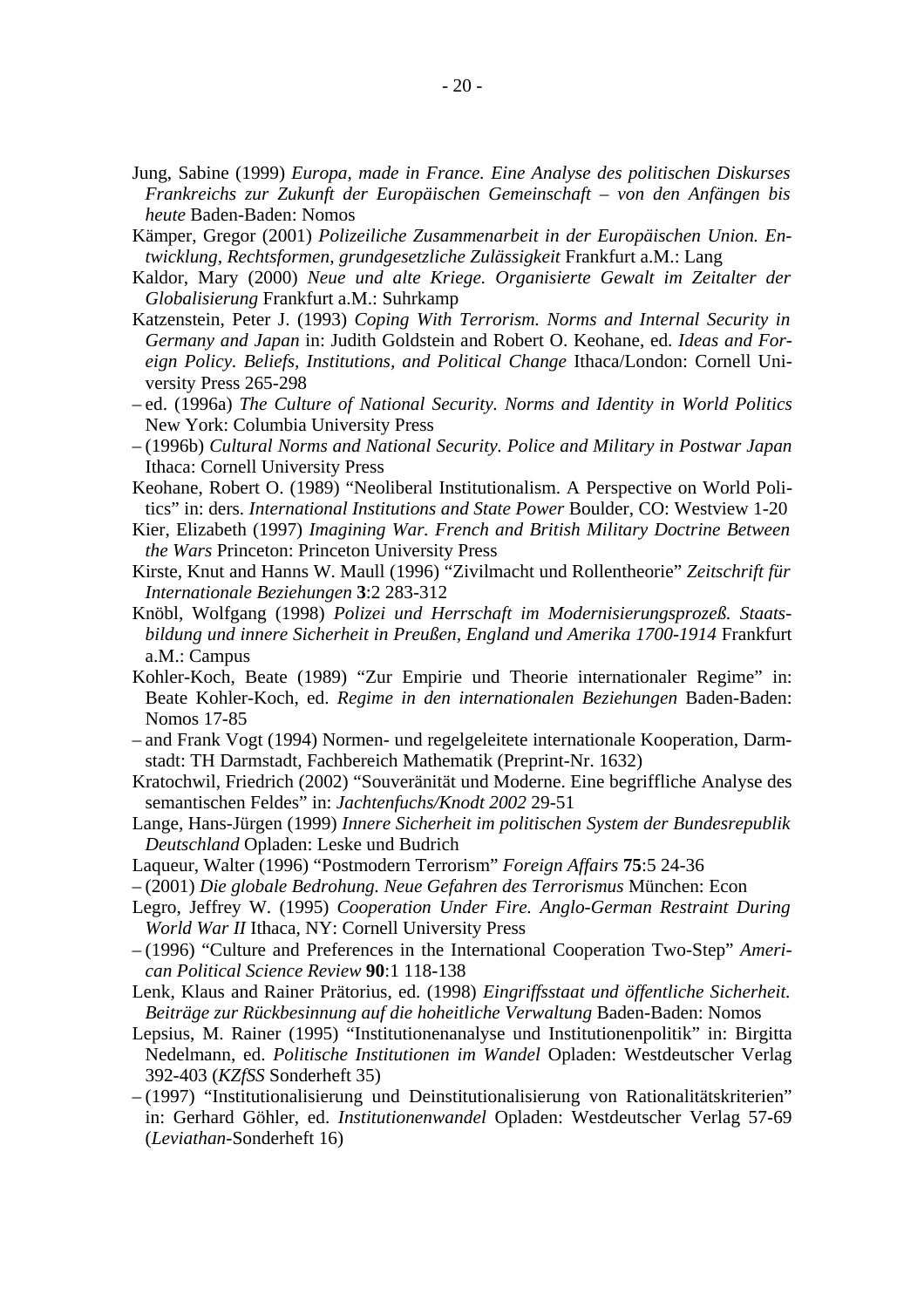- Lindberg, Leon N. (1971) "Political Integration as a Multidimensional Phenomenon Requiring Multivariate Measurement" in: Leon N. Lindberg and Stuart A. Scheingold, ed. *Regional Integration. Theory and Research* Cambridge, MA: Harvard University Press 45-127
- Meimeth, Michael (2002) *Sicherheitspolitik zwischen Nation und Europa. Deutsche und französische Perspektiven* in: Michael Meimeth and Joachim Schild, ed. *Die Zukunft von Nationalstaaten in der europäischen Integration. Deutsche und französische Perspektiven* Opladen: Leske und Budrich 231-247
- Milner, Helen V. (1988) *Resisting Protectionism. Global Industries and the Politics of International Trade* Princeton, NJ: Princeton University Press.
- Monar, Jörg (1998) "Ein Raum der Freiheit, der Sicherheit und des Rechts. Die Innenund Justizpolitik nach Amsterdam" in: Mathias Jopp, Andreas Maurer and Otto Schmuck, ed. *Die Europäische Union nach Amsterdam. Analysen und Stellungnahmen zum neuen EU-Vertrag* Bonn: Europa-Union Verlag 127-154
- Moravcsik, Andrew (1993) "Introduction: Integrating International and Domestic Theories of International Bargaining", in: Peter B. Evans, Harold K. Jacobson and Robert D. Putnam, ed. *Double-Edged Diplomacy. International Bargaining and Domestic Politics* Berkeley/Los Angeles: University of California Press 3-42
- (1997) "Taking Preferences Seriously. A Liberal Theory of International Politics" *International Organization* **51**:3 513-553.
- (1998) *The Choice for Europe. Social Purpose and State Power from Messina to Maastricht* Ithaca, NY: Cornell University Press
- Müller, Harald (1993) "The Internalization of Principles, Norms, and Rules by Governments. The Case of Security Regimes" in: Volker Rittberger, ed. *Regime Theory and International Relations* Oxford: Clarendon 361-388
- Nye, Joseph S. (1988) "Neorealism and Neoliberalism" *World Politics* **40**:2 235-251
- Pernice, Ingolf (2000) "Der Europäische Verfassungsverbund auf dem Wege der Konsolidierung. Verfassungsrechtliche Ausgangslage und Vorschläge für die institutionelle Reform der Europäischen Union vor der Osterweiterung" *Jahrbuch des öffentlichen Rechts* **48** 205-232
- Ragin, Charles C. (1987) *The Comparative Method. Moving Beyond Qualitative and Quantitative Strategies* Berkeley, CA/Los Angeles/London: University of California Press
- (1994) *Constructing Social Research. The Unity and Diversity of Method* Thousand Oaks, CA usf.: Pine Forge Press
- , Dirk Berg-Schlosser and Gisèle de Meur (1996) "Political Methodology. Qualitative Methods" in: Robert E. Goodin and Hans-Dieter Klingemann, ed., *A New Handbook of Political Science* Oxford: Oxford University Press 749-768.
- Risch, Hedwig (1997) *Die deutsche Polizei und Europa* Wiesbaden: BKA
- Risse, Thomas (1999) "Identitäten und Kommunikationsprozesse in der internationalen Politik. Sozialkonstruktivistische Perspektiven zum Wandel in der Außenpolitik" in: Monika Medick-Krakau, ed. *Außenpolitischer Wandel in theoretischer und vergleichender Perspektive. Die USA und die Bundesrepublik Deutschland* Baden-Baden: Nomos 33-57
- (2000) " 'Let's Argue!'. Communicative Action in World Politics" *International Organization* **54**:1 1-39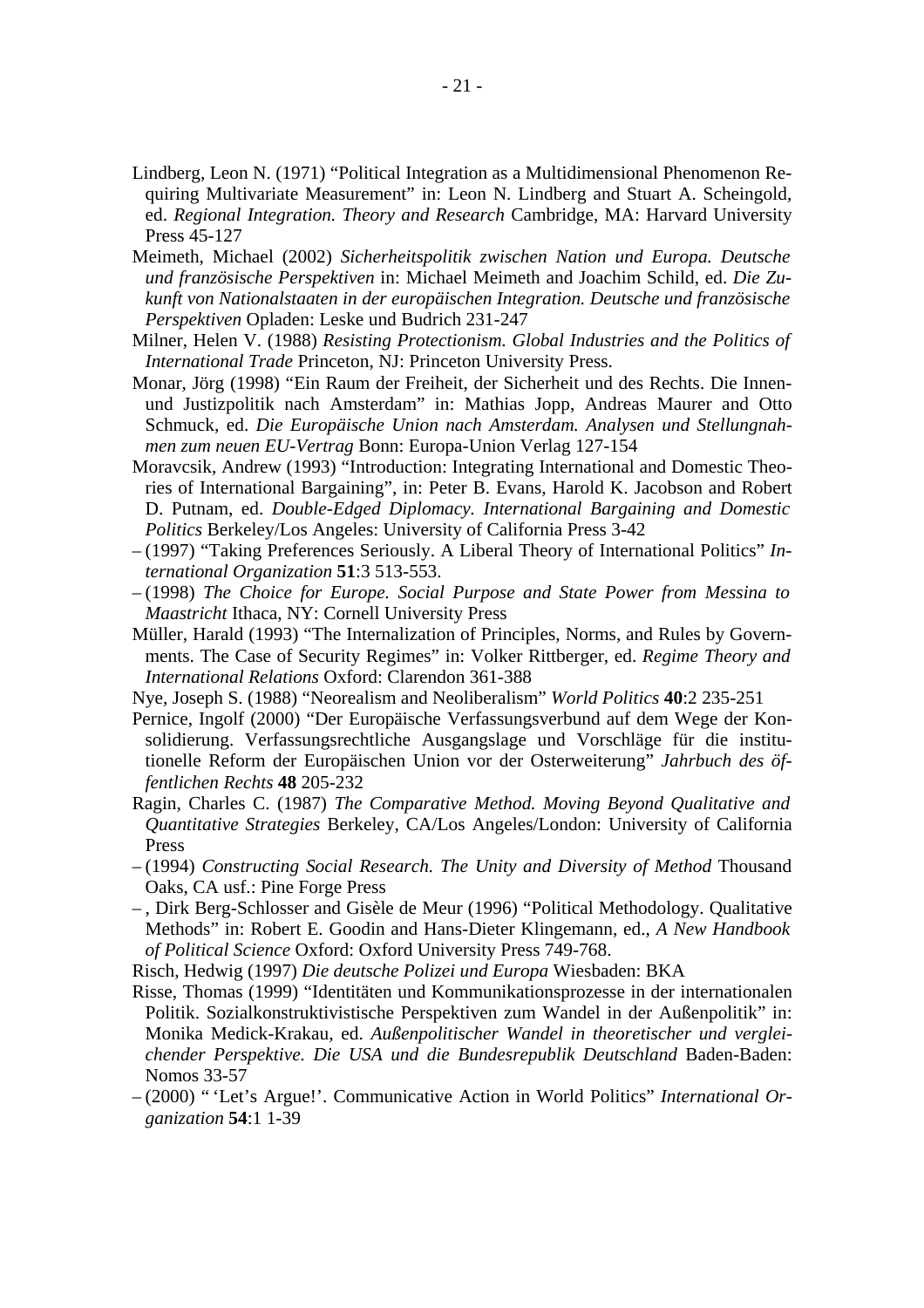- Sauder, Axel (1995) *Souveränität und Integration. Deutsche und französische Konzeptionen europäischer Sicherheit nach dem Ende des Kalten Krieges (1990-1993)* Baden-Baden: Nomos
- Schmalz-Bruns, Rainer (1995) "Die Theorie kommunikativen Handelns eine Flaschenpost? Anmerkungen zur jüngsten Theoriedebatte in den Internationalen Beziehungen" *Zeitschrift für Internationale Beziehungen* **2**:1 347-370
- Schmidt, Manfred G. (1999) "Die Europäisierung öffentlicher Aufgaben" in: Thomas Ellwein and Everhard Holtman, ed., *50 Jahre Bundesrepublik Deutschland. Rahmenbedingungen – Entwicklungen – Perspektiven* Opladen: Westdeutscher Verlag 385-399.
- Schmitter, Philippe C. (1996) "Imagining the Future of the *€*-Polity with the Help of New Concepts" in: Gary Marks, Fritz W. Scharpf, Philippe C. Schmitter and Wolfgang Streeck *Governance in the European Union* London u.a.: Sage 121-150
- Seewald, Ilja-Kristin (1998) *Multilaterale Strukturen und Staatspolitik. Die deutschfranzösische Koperation in der "Neuen Europäischen Sicherheitspolitik"* Baden-Baden: Nomos
- Soutou, Georges-Henri (1996) *L'Alliance incertaine. Les rapports politico-stratégiques franco-allemands depuis 1954* Paris: Fayard
- Stober, Rolf and Rainer Pitschas, ed. (2001) *Vergesellschaftung polizeilicher Sicherheitsvorsorge und gewerbliche Kriminalprävention* Köln usf.: Heymanns
- Tullock, Gordon (1962) "Economic Imperialism" in: James M. Buchanan and Robert D. Tollison, ed. *Theory of Public Choice. Political Applications of Economics* Ann Arbor, MI: University of Michigan Press 317-329
- Viner, Jacob (1948) "Power versus Plenty as Objectives of Foreign Policy in the Seventeenth and Eighteenth Centuries" *World Politics* **1**:1 1-29
- Wagner, Wolfgang and Gunther Hellmann (2002) "Zivile Weltmacht? Die Außen-, Sicherheits- und Verteidigungspolitik der Europäischen Union" in: Markus Jachtenfuchs and Beate Kohler-Koch, ed. *Europäische Integration* Opladen: Leske und Bu $drich<sup>2</sup>$  (i.E.)
- Wallace, Helen (2002) "Experiments in European Governance" in: *Jachtenfuchs/Knodt 2002* 255-269
- Wallander, Celeste A. (2000) "Institutional Assets and Adaptability. NATO After the Cold War" *International Organization* **54**:4 705-735
- and Robert O. Keohane (1999) "Risk, Threat, and Security Institutions" in: *Haftendorn u.a. 1999* 21-47
- Waltz, Kenneth N. (1979) *Theory of International Politics* New York usf.: McGraw-Hill
- Watson, Adam (1990) "Systems of States" *Review of International Studies* **16**:1 99-109
- Weiler, Joseph H.H. (1997) "The Reformation of European Constitutionalism" *Journal of Common Market Studies* **35**:1 97-131
- Weldes, Jutta (1996) "Constructing National Interests" *European Journal of International Relations* **2**:2 275-318
- Wendt, Alexander (1999) *Social Theory of International Politics* Cambridge, UK: Cambridge University Press
- (1992): "Anarchy is What States Make of It. The Social Construction of Power Politics" *International Organization* **46**:3 391-425
- Williams, Phil (1994) "Transnational Criminal Organizations and International Security" *Survival* **36**:1 96-113